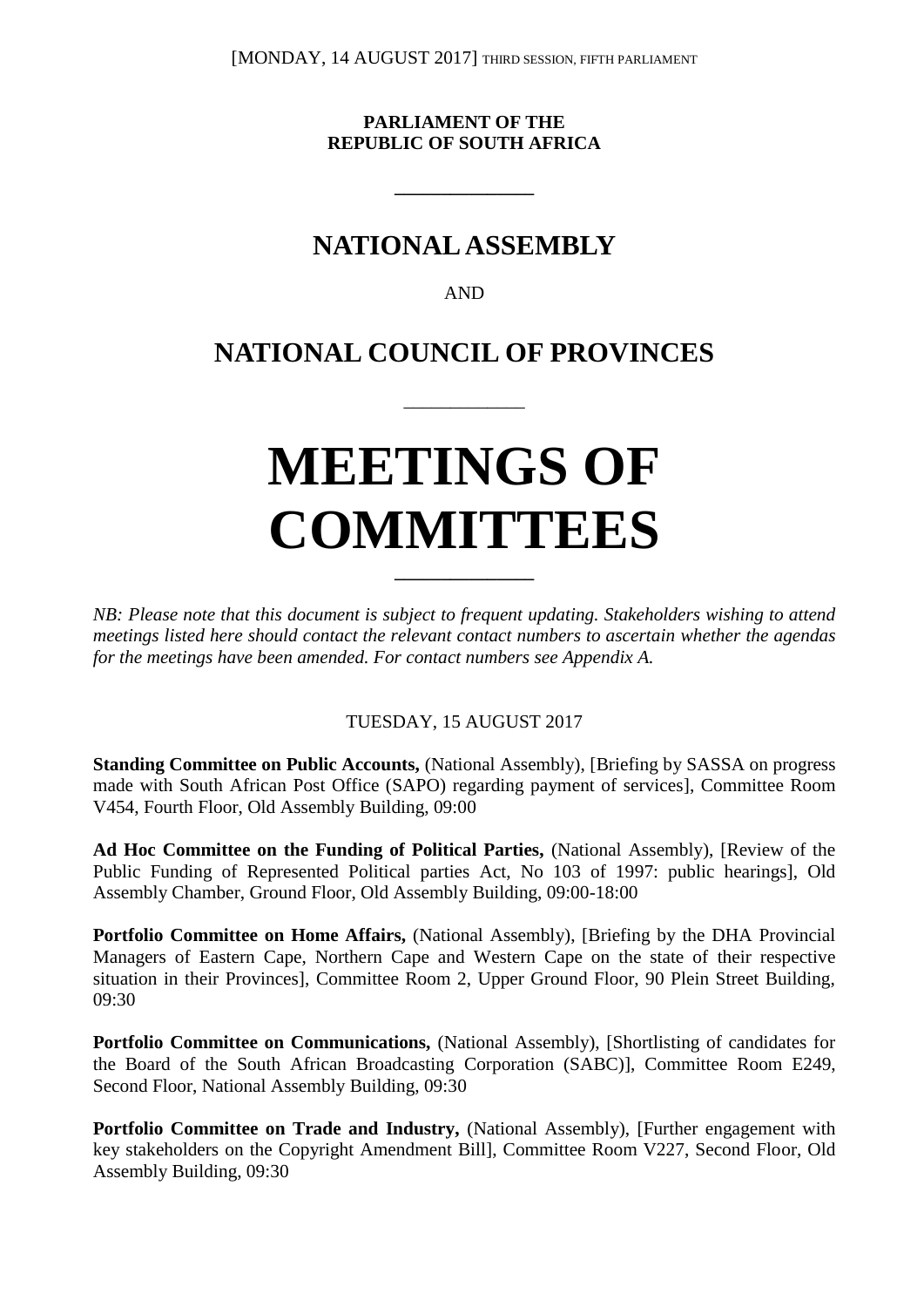**Portfolio Committee on Cooperative Governance and Traditional Affairs,** (National Assembly), [Discussion of Committee programme; Deliberations on the Traditional and Khoi-San Leadership Bill [B23-2015]], Committee Room M314, Third Floor, Marks Building, 09:30

Portfolio Committee on Transport, (National Assembly), [Verification of A and B versions of Administrative Adjudication of Road Traffic Offences (AARTO) Amendment Bill and consideration of report on Bill], Committee Room M315, Third Floor, Marks Building, 09:30- 14:00

**Portfolio Committee on Agriculture, Forestry and Fisheries,** (National Assembly), [Public Hearings on the Liquor Products Amendment Bill [B10-2016], National Forests Amendment Bill [B11-2016] and National Veld and Forest Fire Amendment Bill [B22-2016]; Response by the Department of Agriculture, Forestry and Fisheries (DAFF) on the issues raised by the public on the Bills], Good Hope Chamber, Ground Floor, Good Hope Building, 09:30-17:00

Portfolio Committee on Police, (National Assembly), [Briefing by the management of South African Police Service (SAPS) on the Anti-Gang Strategy from these various provinces Western Cape, KwaZulu-Natal and Eastern Cape; Briefing by the Directorate for Priority Crime Investigation (DPCI) on the Unit (illegal Fire-arms)], Committee Room M46, Ground Floor, Marks Building, 10:00

**Standing Committee on Finance,** (National Assembly), [Briefing by National Treasury and SARS on the draft Tax Administration Laws Amendment Bill (TALAB) and Taxation Laws Amendment Bill (TLAB)], Committee Room M515, Fifth Floor, Marks Building, 10:00

**Standing Committee on Appropriations,** (National Assembly), [Briefing by Department of Planning, Monitoring and Evaluation on the MTSF outcomes progress as at the end of the Fourth Quarter of the 2016/17 financial year], Committee Room M201, Second Floor, Marks Building, 10:00

**Portfolio Committee on Justice and Correctional Services,** (National Assembly), [Progress report on legislation to regulate paralegals and community courts], Committee Room 3, Upper Ground Floor, 90 Plein Street Building, 10:00

**Portfolio Committee on Health,** (National Assembly), [Public Hearings on the National Health Laboratory Service Amendment Bill [B15-2017]], Committee Room V475, Fourth Floor, Old Assembly Building, 10:00-14:00

**Joint Standing Committee on Intelligence,** (National Assembly and National Council of Provinces), [CLOSED MEETING], Room 301, Third Floor, Africa House, 10:00-15:00

**Portfolio Committee on Telecommunications and Postal Services,** (National Assembly), [Briefing by Department and entities of its 3rd quarter performance reports rollout], Committee Room S12A, Ground Floor, NCOP Building, 10:30-16:00

**Joint Committee on Ethics and Members' Interests,** (National Assembly and National Council of Provinces), [Adoption of minutes and setting the deadline for annual disclosures of Members' Interests – CLOSED MEETING], Committee Room E540, Fifth Floor, National Assembly Building, 13:00-14:00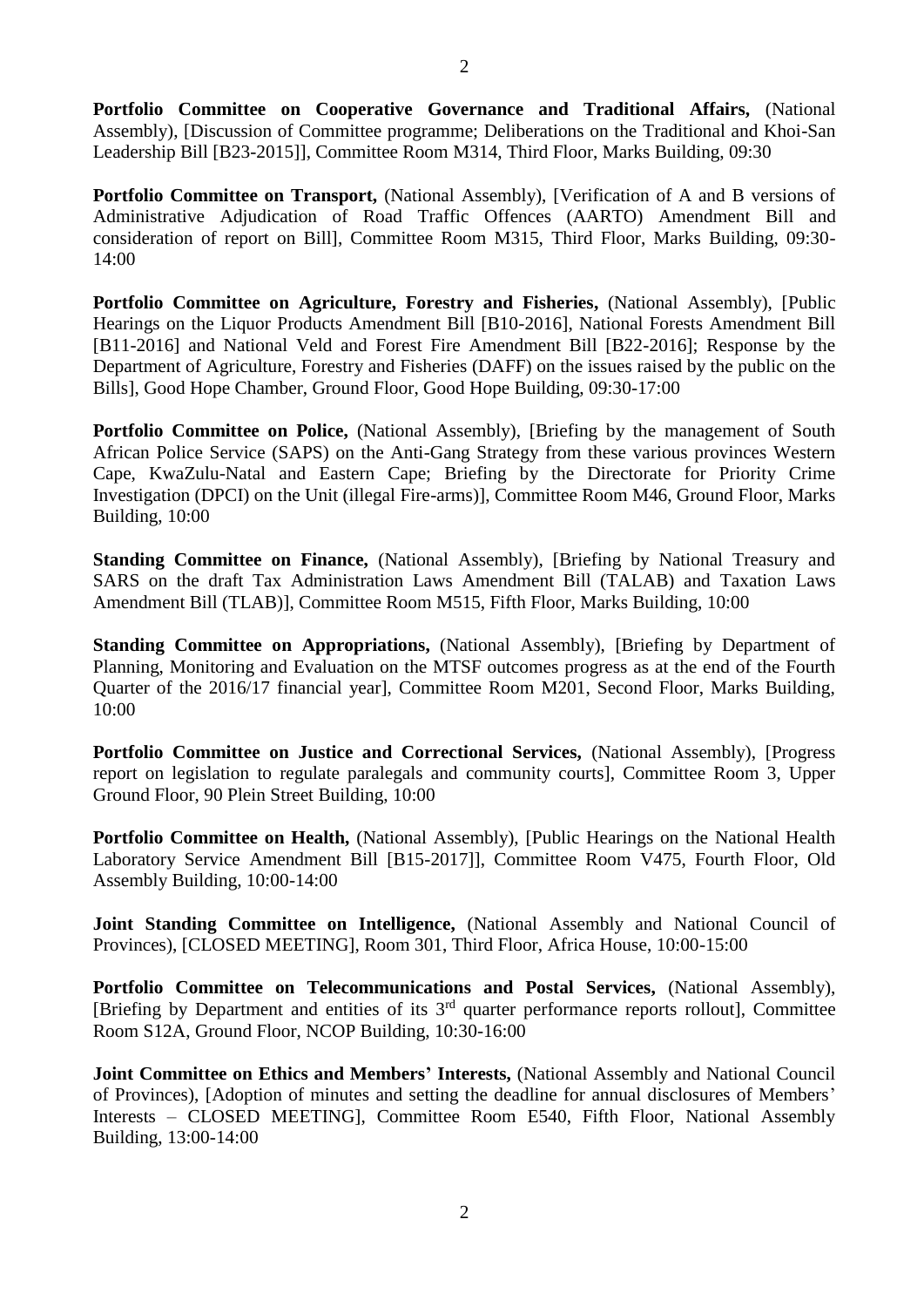**Portfolio Committee on Public Service and Administration/ Performance, Monitoring and Evaluation,** (National Assembly), [Briefing by the Department of Public Service and Administration, National School of Government, Centre for Public Service Innovation and the Public Service Commission on the fourth quarter's performance of 2016/17 financial year and first quarter performance of 2017/18 financial year; Consideration and adoption of the previous Committee minutes], Committee Room M46, Ground Floor, Marks Building, 14:00-17:00

#### WEDNESDAY, 16 AUGUST 2017

**Portfolio Committee on Trade and Industry,** (National Assembly), [Report-back by subcommittee on debt relief], Committee Room V119, First Floor, Old Assembly Building, 08:30

**Portfolio Committee on Police,** (National Assembly), [Adoption of minutes and reports; Briefing by the Acting National Commissioner and the Counter Intelligence on the Vetting reports; Briefing by the Chief Financial Officer of the South African Police Service (SAPS) on the Procurement/Security measures of the Directorate for Priority Crime Investigation (DPCI)], Committee Room V227, Second Floor, Old Assembly Building, 09:00

Portfolio Committee on Mineral Resources, (National Assembly), [Consideration and Adoption of Third Term Programme; Briefing by the Content Advisor on the updated operational Plan; Consideration and adoption of outstanding Minutes; Correspondence from the House Chairperson and Chamber of Mines], Committee Room M46, Ground Floor, Marks Building, 09:00

**Standing Committee on Public Accounts,** (National Assembly), [Briefing by National Treasury on Integrated Financial Management System (IFMS), State Information Technology Agency (SITA) and Department of Public Service and Administration (DPSA)], Committee Room V454, Fourth Floor, Old Assembly Building, 09:00-14:00

**Portfolio Committee on Labour,** (National Assembly), [Briefing by Department of Labour (DoL) on the Status Report regarding the oversight visit to Gauteng; and Consideration for adoption of the Draft Minutes of 27 & 28 June 2017], Committee Room M201, Second Floor, Marks Building, 09:30

**Portfolio Committee on Public Enterprises, (National Assembly), [Presentation on legal opinion** regarding the inquiry; Consideration of draft programme], Good Hope Chamber, Ground Floor, Good Hope Building, 09:30

**Portfolio Committee on Agriculture, Forestry and Fisheries,** (National Assembly), [Deliberations on the Liquor Products Amendment Bill [B10-2016], National Forests Amendment Bill [B11-2016] and National Veld and Forest Fire Amendment Bill [B22-2016]], Committee Room M515, Fifth Floor, Marks Building, 09:30

Portfolio Committee on Justice and Correctional Services, (National Assembly), [Progress report on TRC regulations and community rehabilitation], Committee Room 2, Upper Ground Floor, 90 Plein Street Building, 09:30

**Portfolio Committee on Cooperative Governance and Traditional Affairs,** (National Assembly), [Deliberations on the Traditional and Khoi-San Leadership Bill [B23-2015]], Committee Room M314, Third Floor, Marks Building, 09:30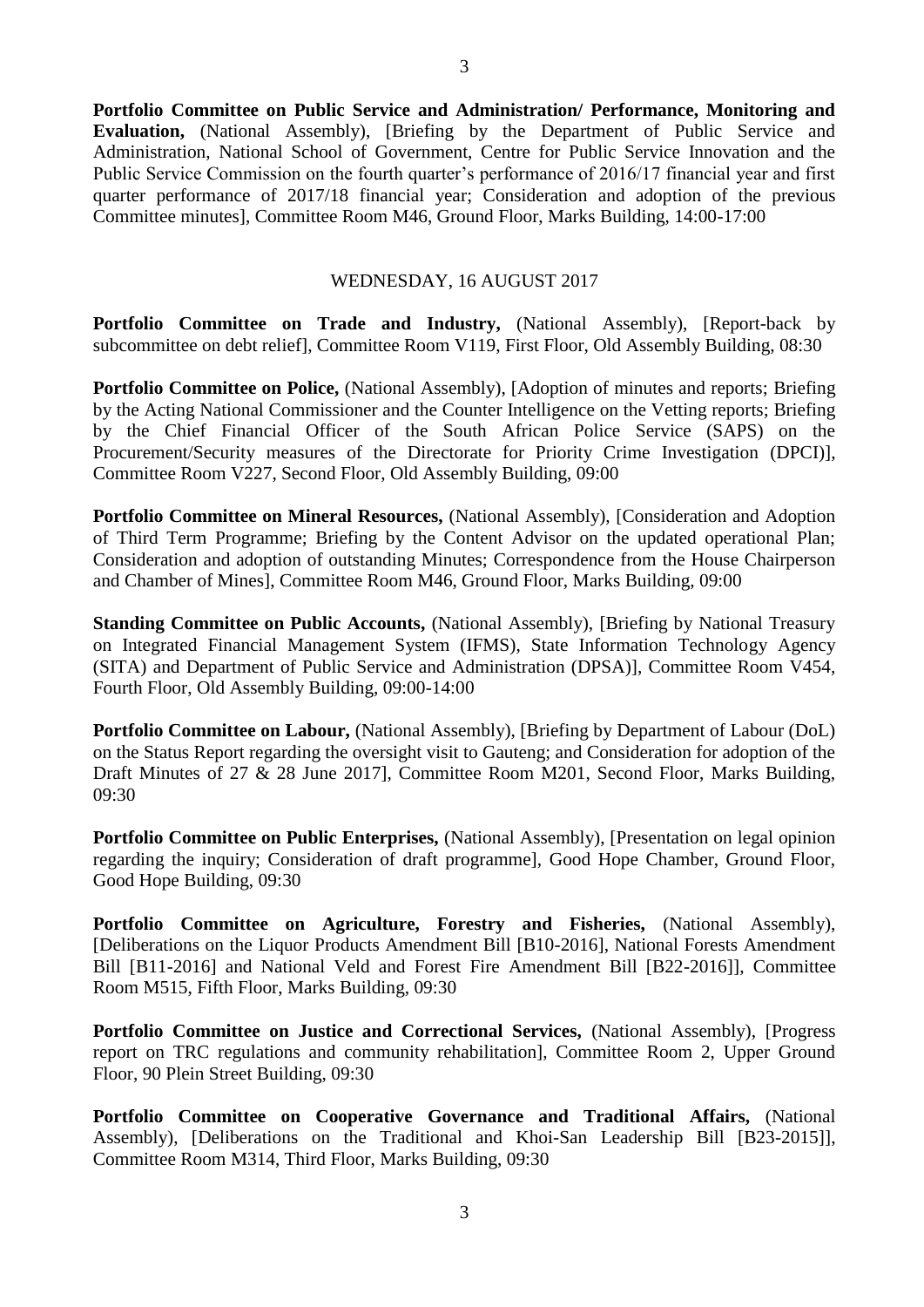Portfolio Committee on Science and Technology, (National Assembly), [Briefing by the State Law Advisor/Parliamentary Law Advisor and the Legal Department of the Department of Science and Technology on the "stand-alone" nature of the Protection, Promotion, Development and Management of the Indigenous Knowledge Systems (IK) Bill], Committee Room S12A, Ground Floor, NCOP Building, 10:00

**Portfolio Committee on Defence and Military Veterans,** (National Assembly), [*Morning Session:* Finalisation of outstanding Committee business/administration: Consideration and adoption of draft third term committee programme; Discussion and finalisation of strategic review/planning session to be conducted jointly with the Joint Standing Committee on Defence (JSCD); Consideration and adoption of outstanding committee/oversight reports; Consideration and adoption of committee minutes; Quarterly Report hearings (First Quarter FY 2017/18): Department of Defence 1 April – 30 June 2017 expenditure and performance report; Department of Military Veterans 1 April – 30 June 2017 expenditure and performance report; Additional agenda item: Department of Military Veterans briefing on the outcomes of its skills audit, progress made with the filling of critical vacancies and the status and implications of the revised organisational structure; *Afternoon Session:* Departmental briefings: Department of Defence (Chief Logistics) briefing on defence procurement challenges and related matters; Surgeon General briefing on progress made with renovation projects, procurement, scarce skills retention and related matters], Committee Room S26, First Floor, NCOP Building, 10:00

**Ad Hoc Committee on the Funding of Political Parties,** (National Assembly), [Review of the Public Funding of Represented Political parties Act, No 103 of 1997: public hearings], Old Assembly Chamber, Ground Floor, Old Assembly Building, 10:00-18:00

**Portfolio Committee on Health,** (National Assembly), [Public Hearings on the National Public Health Institute of South Africa (NAPHISA) Bill [B16-2017]], Committee Room V475, Fourth Floor, Old Assembly Building, 10:00-19:00

#### THURSDAY, 17 AUGUST 2017

**National Assembly Programme Committee,** Committee Room E249, Second Floor, National Assembly Building, 08:30

**Portfolio Committee on Justice and Correctional Services,** (National Assembly), [Committee discussion on the review of the Executive Members' Ethics Act], Committee Room M46, Ground Floor, Marks Building, 09:30

**Portfolio Committee on Cooperative Governance and Traditional Affairs,** (National Assembly), [Briefing on the recommendations of the Indigenous Indaba], Committee Room M314, Third Floor, Marks Building, 09:30

Portfolio Committee on Health, (National Assembly), [Public Hearings on the National Public Health Institute of South Africa (NAPHISA) Bill [B16-2017]], Committee Room V475, Fourth Floor, Old Assembly Building, 10:00-19:00

**Ad Hoc Committee on the Funding of Political Parties,** (National Assembly), [Review of the Public Funding of Represented Political parties Act, No 103 of 1997: input by National Treasury, the Independent Electoral Commission, and the Department of Justice and Constitutional Development], Old Assembly Chamber, Ground Floor, Old Assembly Building, 14:00-18:00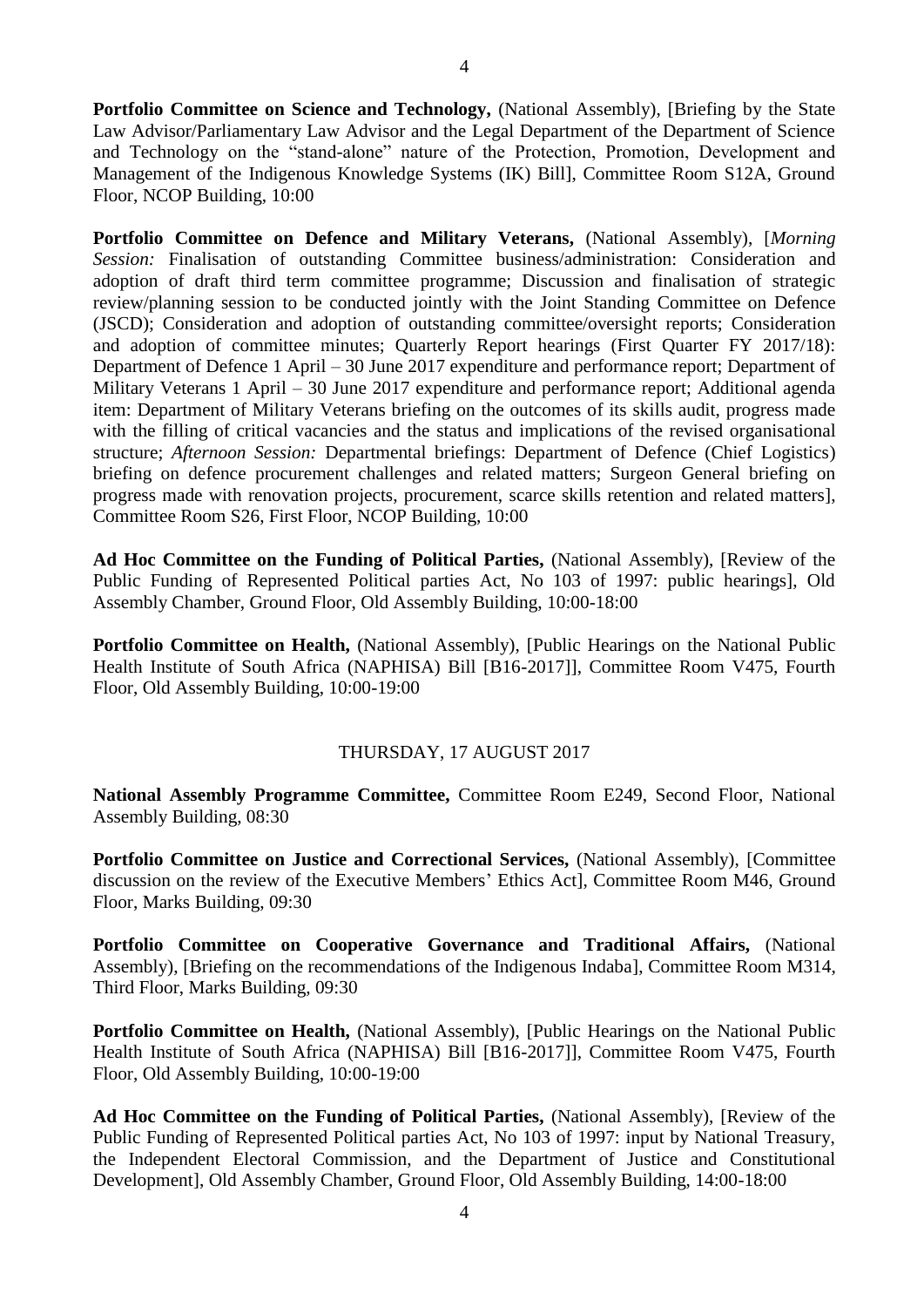#### FRIDAY, 18 AUGUST 2017

**Portfolio Committee on Trade and Industry,** (National Assembly), [Response from the Department of Trade and Industry (DTI) and the Parliamentary Legal Advisor (PLA) on submissions received on the Copyright Amendment Bill; Deliberations on the Copyright Amendment Bill], Committee Room E249, Second Floor, National Assembly Building, 08:30- 16:00

**Standing Committee on Appropriations, (National Assembly), [Briefing by the Departments of** Telecommunication and Postal Services, Communications and National Treasury to provide feedback on the plan of action for rolling out broadband connectivity], Committee Room V119, First Floor, Old Assembly Building, 08:30

**Ad Hoc Committee on the Funding of Political Parties,** (National Assembly), [Review of the Public Funding of Represented Political parties Act, No 103 of 1997: deliberations on matters arising from the public hearings], Old Assembly Chamber, Ground Floor, Old Assembly Building, 09:00-17:00

#### TUESDAY, 22 AUGUST 2017

**Portfolio Committee on Telecommunications and Postal Services,** (National Assembly), [Briefing by Department on e-government, national e-strategy and SMME strategy; Briefing by Department on cybersecurity], Committee Room M315, Third Floor, Marks Building, 09:00

**Portfolio Committee on Basic Education, (National Assembly), [Consideration of outstanding** Draft Minutes and Draft Reports; Briefing by Department of Basic Education (DBE) on 4th Quarterly Report], Committee Room M201, Second Floor, Marks Building, 09:30

**Portfolio Committee on Human Settlements,** (National Assembly), [Joint meeting with the Departments of Human Settlements and Defence and Military Veterans on the qualification criteria and the guidelines on the provision of houses for military veterans; Briefing by the Department of Human Settlements and the Northern Cape Department of Human Settlements on the Business Plan 2017/18 financial year and on the eradication of housing backlog], Committee Room V475, Fourth Floor, Old Assembly Building, 09:30

Portfolio Committee on Public Works, (National Assembly), [Adoption of the minutes of the previous meeting; Briefing by the Department of Public Works (DPW) on the business of the DPW and PMTE during the Efficiency Enhancement Phase (Phase II) of the Turnaround Strategy of the Department and the Property Management Trading Entity (PMTE)], Venue to be confirmed, 09:30

**Portfolio Committee on Cooperative Governance and Traditional Affairs,** (National Assembly), [Deliberations on the Traditional and Khoi-San Leadership Bill [B23-2015]], Committee Room M314, Third Floor, Marks Building, 09:30

**Portfolio Committee on Police,** (National Assembly), [Briefing by the Private Security Industry Regulatory Authority (PSIRA) and emerging companies of Private Security Industry on status / governance on Private Security provident fund], Old Assembly Chamber, Ground Floor, Old Assembly Building, 10:00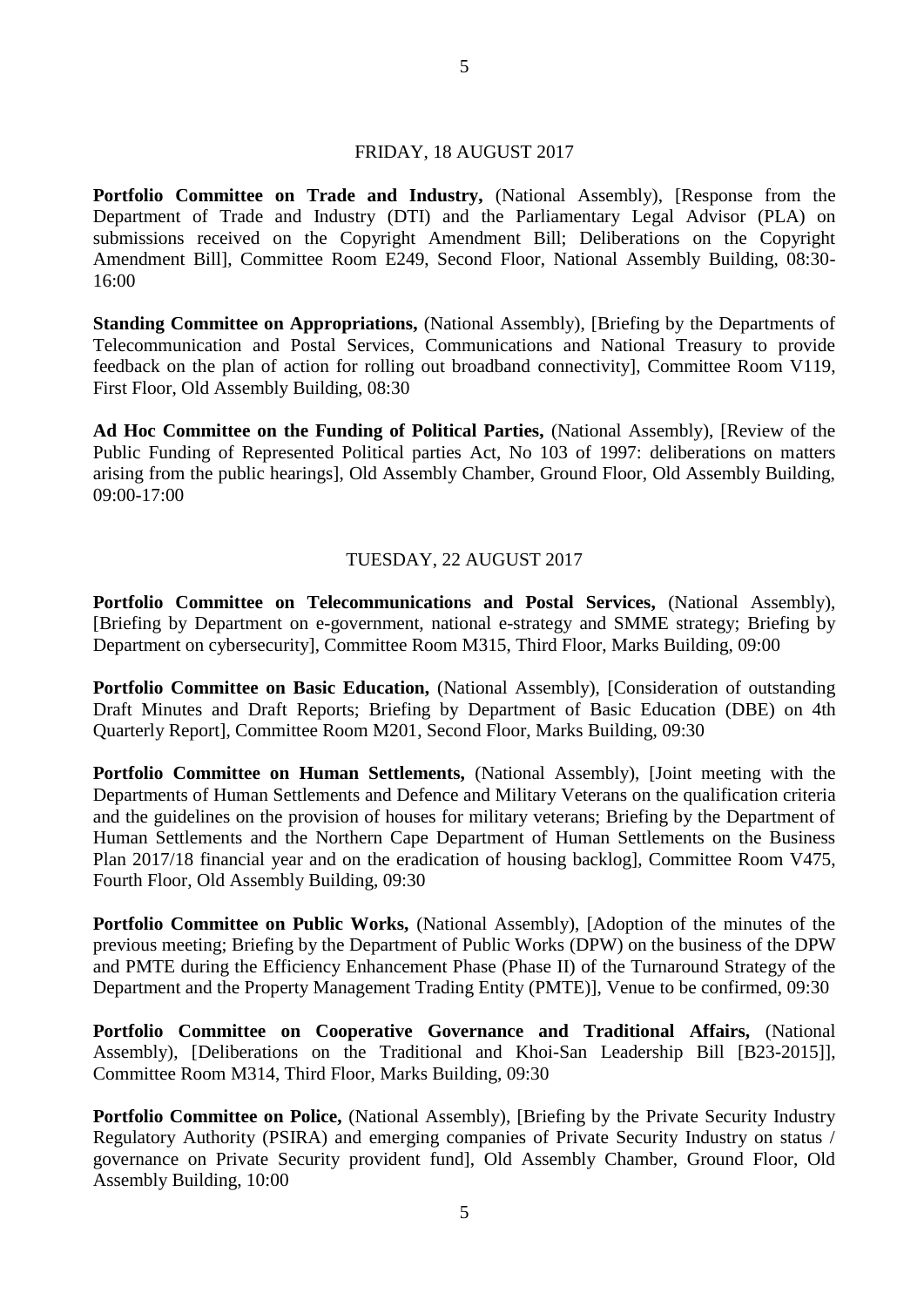**Portfolio Committee on Energy, (National Assembly), [Briefing by the Department of Energy on** their  $4<sup>th</sup>$  Quarter Performance Report for 2016/17], Venue to be confirmed, 10:00

#### WEDNESDAY, 23 AUGUST 2017

**Portfolio Committee on Police,** (National Assembly), [Briefing by the South African Police Service and Private Security Industry Regulatory Authority (PSIRA) on the First quarterly reports for 2017/18 financial year], Committee Room V227, Second Floor, Old Assembly Building, 09:00

**Ad Hoc Committee on the Funding of Political Parties,** (National Assembly), [Review of the Public Funding of Represented Political parties Act, No 103 of 1997: further deliberations; Finalisation of the Committee's programme and method of work], Old Assembly Chamber, Ground Floor, Old Assembly Building, 09:00

Portfolio Committee on Social Development, (National Assembly), [Briefing by the Auditor General on the feedback on various issues regarding the implementation of the Constitutional Court report; Adoption of the Third Term Committee Programme; Adoption of the outstanding quarterly financial and expenditure reports; Adoption of outstanding minutes and reports], Committee Room S12A, Ground Floor, NCOP Building, 09:30

**Portfolio Committee on Public Service and Administration/ Performance, Monitoring and Evaluation,** (National Assembly), [Briefing by the Department of Planning, Monitoring and Evaluation and the National Youth Development Agency on the fourth quarter's performance of 2016/17 financial year and the first quarter performance of 2017/18 financial year; Briefing by the Statistics South Africa on the fourth quarter's performance of 2016/17 financial year and first quarter performance of 2017/18 financial year; Consideration and adoption of the previous Committee minutes], Committee Room S35, First Floor, NCOP Building, 09:30

**Portfolio Committee on Cooperative Governance and Traditional Affairs,** (National Assembly), [Deliberations on the Traditional and Khoi-San Leadership Bill [B23-2015]], Committee Room M314, Third Floor, Marks Building, 09:30

Portfolio Committee on Small Business Development, (National Assembly), [Consideration and Adoption of minutes; Interacting with Vedanta on elbowing of small enterprises by big companies; Briefing by the Department of Small Business Development on an update and progress on the appointment of the National Business Advisory Council], Committee Room M315, Third Floor, Marks Building, 09:30

#### FRIDAY, 25 AUGUST 2017

**Standing Committee on the Auditor-General,** (National Assembly), [Review of the Public Audit Act: further discussions with the Auditor-General of South Africa], Committee Room V454, Fourth Floor, Old Assembly Building, 09:00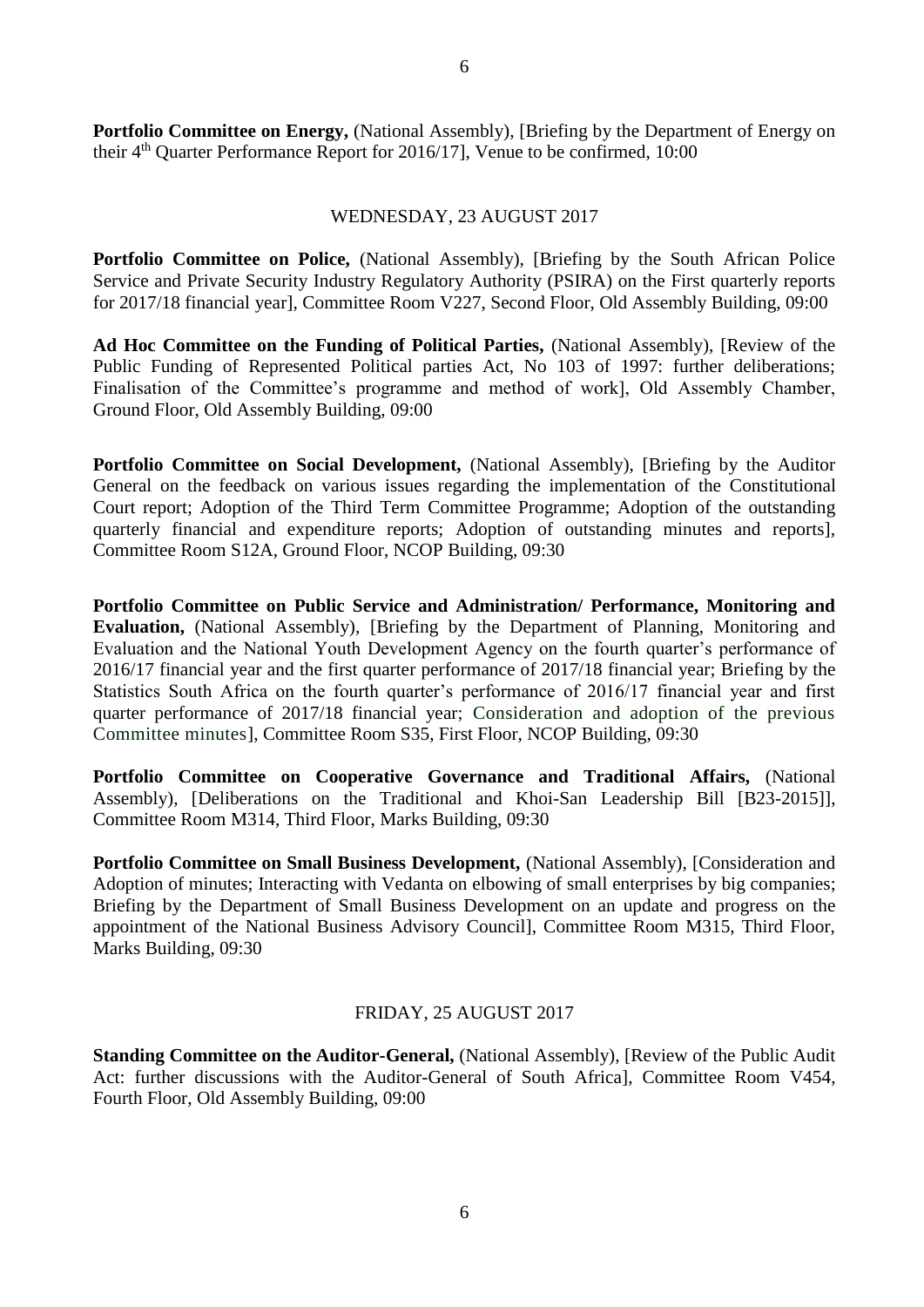#### TUESDAY, 29 AUGUST 2017

**Portfolio Committee on Telecommunications and Postal Services,** (National Assembly), [Briefing by Department on legislation and bill emanating from ICT White Paper Policy], Committee Room 1, Upper Ground Floor, 90 Plein Street Building, 09:00

**Portfolio Committee on Basic Education, (National Assembly), [Consideration of outstanding** Draft Minutes and Draft Reports; Briefing by Department of Basic Education (DBE) on Progress in respect of the Implementation of International Agreements], Committee Room G26, Ground Floor, National Assembly Building, 09:30

**Portfolio Committee on Human Settlements, (National Assembly), [Briefing by the Department** of Human Settlements on the following: Centralisation and acceleration of Finance Linked Individual Subsidy Programme (FLISP); Progress report Catalytic Projects per municipality or province], Committee Room V475, Fourth Floor, Old Assembly Building, 09:30

**Portfolio Committee on Public Works,** (National Assembly), [Adoption of the minutes of the previous meeting; Briefing by the Office of the Auditor General on the Third and Fourth Quarter Performance of the Department of Public Works and the Property Management Trading Entity (PMTE)], Venue to be confirmed, 09:30

**Portfolio Committee on Cooperative Governance and Traditional Affairs,** (National Assembly), [Meeting with Ethics Committee of the Peoples Republic of China Parliament], Venue to be confirmed, 09:30

**Portfolio Committee on Police,** (National Assembly), [Briefing by Central Firearms Registry on Turn-Around Strategy / Gun Owners Association / Gun Free SA], Committee Room S12A, Ground Floor, NCOP Building, 10:00

Select Committee on Economic and Business Development, (National Council of Provinces), [Briefing by the Independent Development Trust (IDT) on the Performance progress report for 2015 financial year up to date and Performance outlook for 2017/18 financial year; Consideration of minutes], Committee Room M201, Second Floor, Marks Building, 10:00

**Select Committee on Land and Mineral Resources,** (National Council of Provinces), [Meeting with the Department of Mineral Resources discussing submissions received and challenges / issues of concern raised in the submissions; Consideration and Adoption of Minutes], Good Hope Chamber, Ground Floor, Good Hope Building, 10:00

**Select Committee on Social Services,** (National Council of Provinces), [Briefing by the Department of Health and the Eastern Cape Department of Health, an update on the recommendations made during the 2016 Taking Parliament to the People in the Eastern Cape Province; Briefing by the Department of Social Development and the Eastern Cape Department of Social Development, an update on the recommendations made during the 2016 Taking Parliament to the People in the Eastern Cape Province], Committee Room M314, Third Floor, Marks Building, 10:00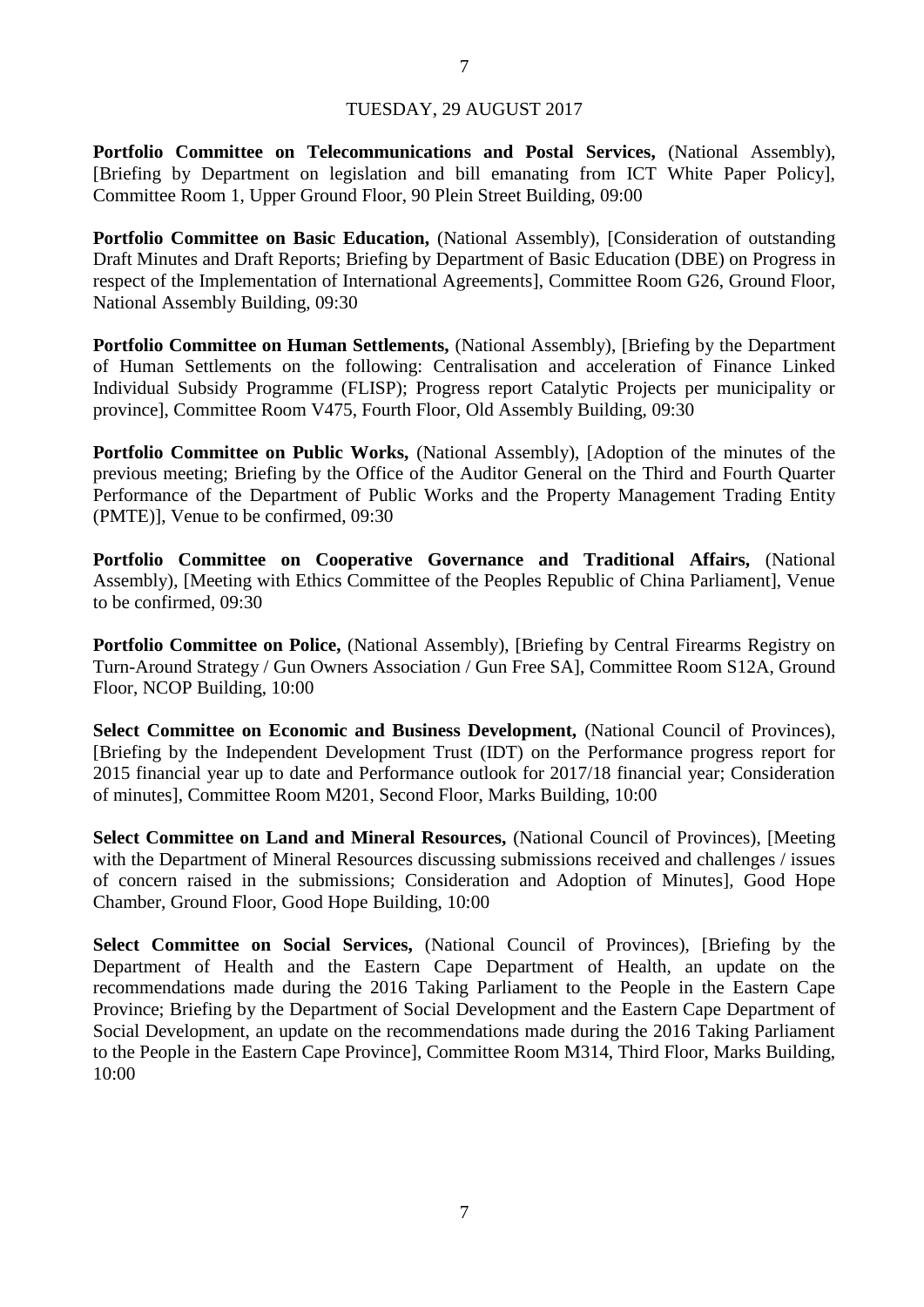#### WEDNESDAY, 30 AUGUST 2017

**Joint Meeting: Portfolio Committee on Police and Standing Committee on Finance,** (National Assembly), [Joint Meeting on the Illicit Financial Flows and BEPS], Committee Room V475, Fourth Floor, Old Assembly Building, 09:00

**Portfolio Committee on Public Service and Administration/ Performance, Monitoring and Evaluation,** (National Assembly), [Briefing by the Department of Public Service and Administration on a statistical fact sheet on the average time spent by Heads of Department in the public service; Briefing by the Department of Planning, Monitoring and Evaluation in monitoring performance agreements and evaluations of the Heads of Department in the public service for 2017/18 financial year; Finalisation of the Public Service Commission Amendment Bill; Consideration and adoption of the previous Committee minutes and performance reports], Committee Room 1, Upper Ground Floor, 90 Plein Street Building, 09:30

**Portfolio Committee on Cooperative Governance and Traditional Affairs,** (National Assembly), [Deliberations and adoption of the Traditional and Khoi-San Leadership Bill [B23- 2015]] Venue to be confirmed, 09:30

Select Committee on Trade and International Relations, (National Council of Provinces), [Briefing by the Department of International Relations and Cooperation on the African Union (AU) Institutional Review Report], Committee Room M201, Second Floor, Marks Building, 10:00

**Select Committee on Communications and Public Enterprises,** (National Council of Provinces), [Briefing by National Electronic Media Institute of South Africa (NEMISA) on the contribution and impact made by the institute in broadcasting industry. The presentation should also include the institute's Annual Performance Plan (APP) for the 2017/18 financial year], Committee Room M315, Third Floor, Marks Building, 10:00

#### TUESDAY, 5 SEPTEMBER 2017

**Portfolio Committee on Telecommunications and Postal Services,** (National Assembly), [Briefing by Department on rationalisation of SOEs and its impact on broadband rollout], Committee Room 1, Upper Ground Floor, 90 Plein Street Building, 09:00

**Portfolio Committee on Basic Education, (National Assembly), [Consideration of outstanding** Draft Minutes and Draft Reports; Briefing by Department of Basic Education (DBE) on Examination Readiness 2017], Committee Room M201 Second Floor, Marks Building, 09:30

**Portfolio Committee on Human Settlements, (National Assembly), [Briefing by the Department** of Human Settlements on the: First Quarter Report 2017/18 (April – June) 2017; Progress made on the Property Practitioners Bill; Progress made on the Home Loans and Mortgage Disclosure Amendment Bill], Committee Room V475, Fourth Floor, Old Assembly Building, 09:30

Portfolio Committee on Public Works, (National Assembly), [Adoption of the minutes of the previous meeting; Consideration and adoption of the reports on the oversight visit to Small Harbours on the Western Cape undertaken on: 19 to 21 June 2017 and 31 July to 3 August 2017], Venue to be confirmed, 09:30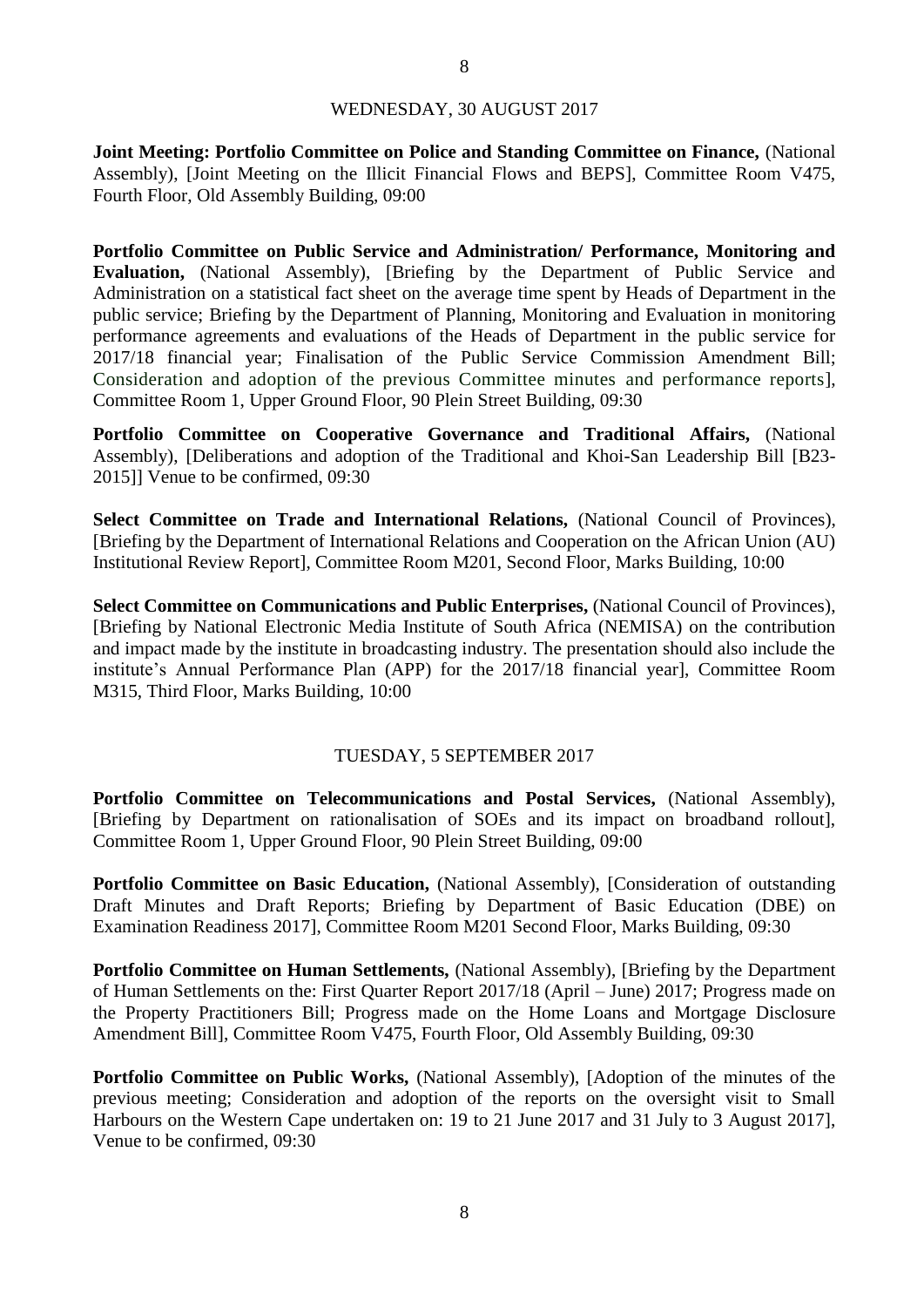**Portfolio Committee on Cooperative Governance and Traditional Affairs,** (National Assembly), [Joint meeting with the Select Committee on Cooperative Governance and Traditional Affairs on the municipal boundary determination], Good Hope Chamber, Ground Floor, Good Hope Building, 09:30

**Portfolio Committee on Police,** (National Assembly), [Briefing by the Panel of experts and the South African Police Service (SAPS) Transformation task team on Farlam recommendations. Civil Society (AFCOP and ISS); Adoption of outstanding minutes and reports], Committee Room V227, Second Floor, Old Assembly Building 10:00

#### WEDNESDAY, 6 SEPTEMBER 2017

Portfolio Committee on Police, (National Assembly), (National Assembly), [Briefing by South African Police Service (SAPS), Civilian Secretariat for Police (CSP) and Civil Society on DVA Reports], Committee Room V227, Second Floor, Old Assembly Building, 09:00

**Portfolio Committee on Public Service and Administration/ Performance, Monitoring and Evaluation,** (National Assembly), [Briefing by the Department of Planning, Monitoring and Evaluation on the Management Assessment Performance Tool for 2016/17 financial year; Briefing by the Department of Planning, Monitoring and Evaluation on the Local Government Monitoring and Support in monitoring the quality of management practices in the local government; Consideration and adoption of the previous Committee minutes], Committee Room S35, First Floor, NCOP Building, 09:30

**Portfolio Committee on Cooperative Governance and Traditional Affairs,** (National Assembly), [Plan of action from the Department of Cooperative Governance to assist municipalities in improving its financial status; Briefing by Cogta and National Treasury on the Municipal Financial Recovery Service; Briefing by MISA on action plan they have in place to strengthen controls in supply chain management, the management of performance information as well as human resource capacity], Venue to be confirmed, 09:30

#### FRIDAY, 8 SEPTEMBER 2017

**Portfolio Committee on Police,** (National Assembly), [Briefing by the Independent Police Investigative Directorate (IPID) and Civilian Secretariat for Police on the First Quarterly reports for 2017/18 financial year], Venue to be confirmed, 09:00

**Standing Committee on the Auditor-General,** (National Assembly), [Review of the Public Audit Act: briefings by the Parliamentary Legal Adviser and the Content Adviser on the legal and other implications of proposed amendments to the act], Committee Room V454, Fourth Floor, Old Assembly Building, 09:00

#### TUESDAY, 12 SEPTEMBER 2017

**Portfolio Committee on Basic Education,** (National Assembly), [Budget Review and Recommendation (BRRR): Department of Basic Education (DBE)], Committee Room E305, Third Floor, National Assembly Building, 09:30-16:30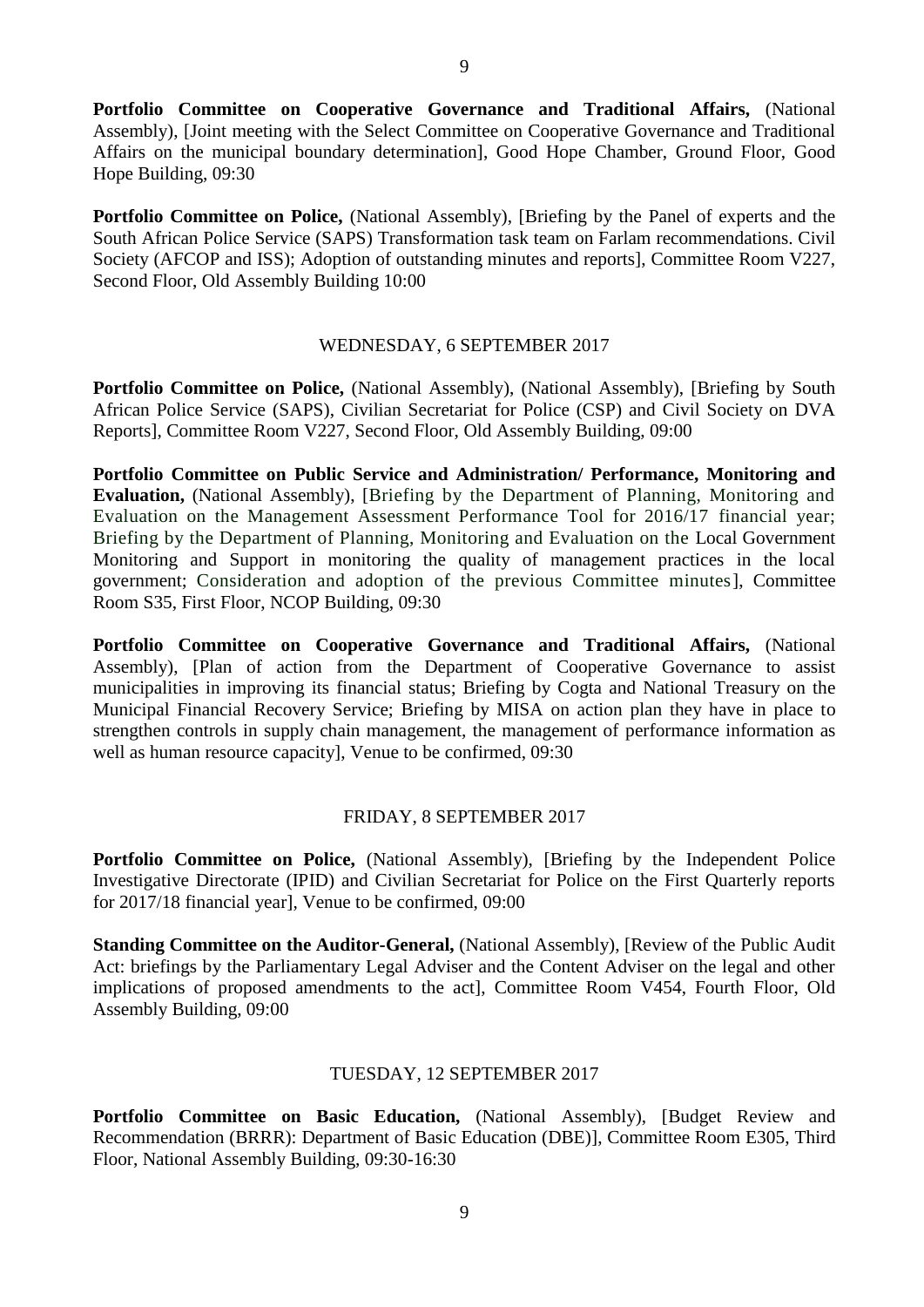**Portfolio Committee on Public Service and Administration/ Performance, Monitoring and Evaluation,** (National Assembly), [Briefing by the Department of Planning, Monitoring and Evaluation on the comprehensive monitoring report of the Presidential Hotline; Briefing by the National Treasury on rationality of the budget cuts in government and its impact on service delivery; Briefing by the Department of Planning, Monitoring and Evaluation on whether Government policy and mandates are adequately catered for in the budget and whether a new approach in allocation is feasible; Briefing by the Department of Public Service and Administration on the progress regarding the salary negotiations in the public sector; Consideration and adoption of the previous Committee minutes or reports], Venue to be confirmed, 09:30

**Portfolio Committee on Police,** (National Assembly), [Status of implementation of National Development Plan (NDP) recommendations for policing (SAPS, CSP and Civil Society], Committee Room S12A, Ground Floor, NCOP Building, 10:00

Select Committee on Economic and Business Development, (National Council of Provinces), [Department of Labour to brief Committee on Supported Employment Enterprises (SEE) performance progress for 2015 financial year up to date and performance outlook for 2017/18 financial year; Consideration of minutes], Committee Room M201, Second Floor, Marks Building, 10:00

**Select Committee on Social Services,** (National Council of Provinces), [Deliberations and Finalization of the Border Management Authority Bill [B9– 2016] s(75), Committee Room M314, Third Floor, Marks Building, 10:00

#### WEDNESDAY, 13 SEPTEMBER 2017

Portfolio Committee on Police, (National Assembly), [Adoption of outstanding Minutes], Committee Room S35, First Floor, NCOP Building, 09:00

**Portfolio Committee on Basic Education,** (National Assembly), [Budget Review and Recommendation (BRRR): South African Council for Educators (SACE)], Committee Room M46, Ground Floor, Marks Building, 09:30-16:30

**Portfolio Committee on Public Service and Administration/ Performance, Monitoring and Evaluation,** (National Assembly), [Briefing by the Department of Public Service and Administration on the progress made with regard to the Government Employee Housing Scheme (GEHS) and financial injection towards housing for government employees; Briefing by the Government Employee Pension Fund in developing innovative strategies to fast track pension pay out of the public servants; Briefing by the Public Service Commission on the factsheet on Irregular Appointments in the Public Service from 2015/16 – 2016/17 financial years; Consideration and adoption of the previous Committee minutes], Venue to be confirmed, 09:30

**Portfolio Committee on Cooperative Governance and Traditional Affairs,** (National Assembly), [Discussion of the CRL Rights Commissions report on regulating religion and abuse of peoples beliefs], Committee Room V227, Second Floor, Old Assembly Building, 09:30

**Select Committee on Trade and International Relations,** (National Council of Provinces), [Briefing by the Department of Tourism on the progress report with regard to the rural tourism development], Committee Room M201, Second Floor, Marks Building, 10:00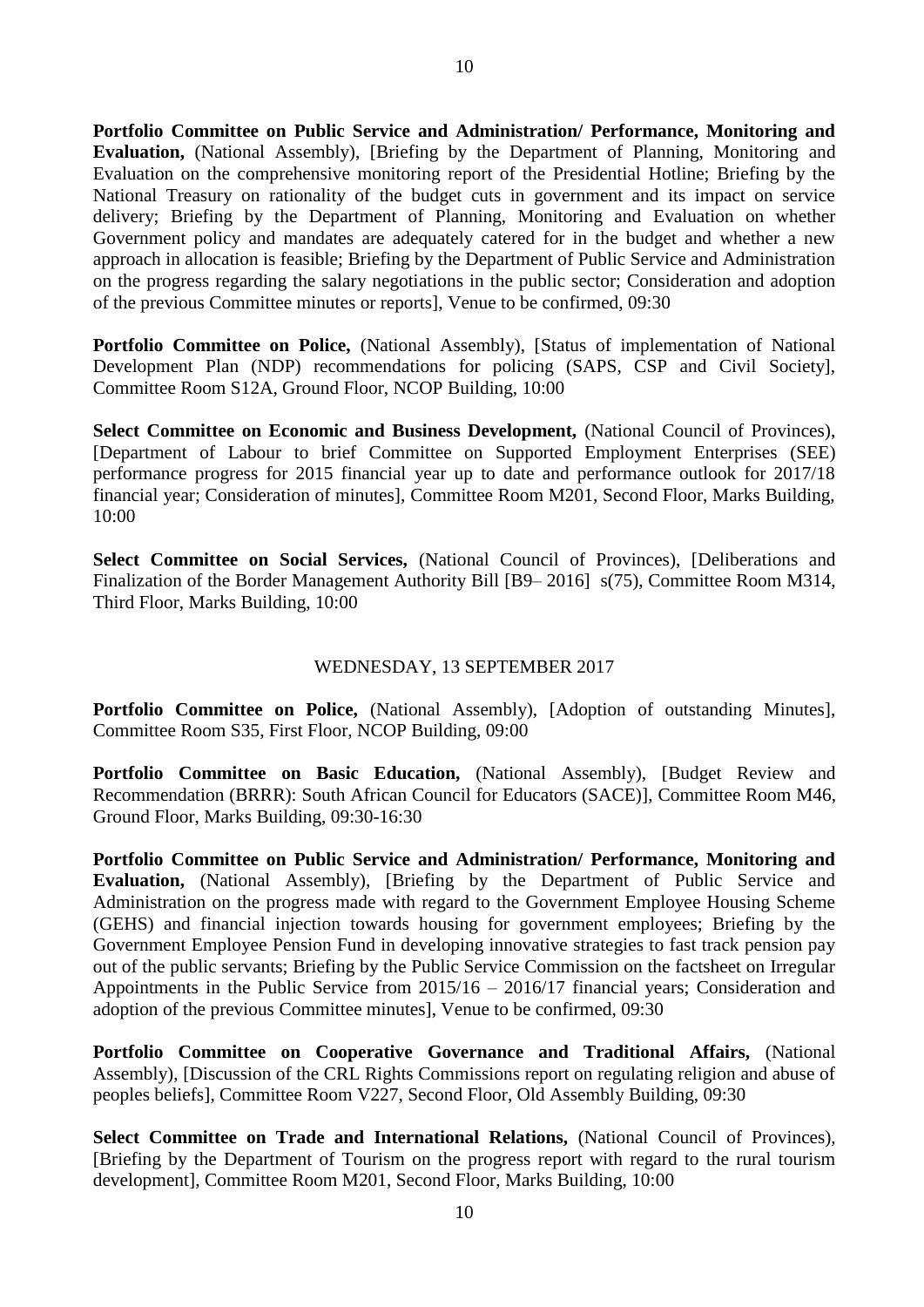**Select Committee on Communications and Public Enterprises,** (National Council of Provinces), [Briefing by the Films and Publication Board (FPB) on its outreach and public education programme particularly across provinces and the impact this has on the public's understanding of FPB mandate. The presentation should also include the institute's Annual Performance Plan (APP) for the 2017/18 financial year], Committee Room M315, Third Floor, Marks Building, 10:00

#### THURSDAY, 14 SEPTEMBER 2017

**Portfolio Committee on Cooperative Governance and Traditional Affairs,** (National Assembly), [Discussion of the CRL Rights Commissions report on regulating religion and abuse of peoples beliefs], Committee Room V227, Second Floor, Old Assembly Building, 09:30

**Portfolio Committee on Basic Education,** (National Assembly), [Budget Review and Recommendation (BRRR): Council for Quality Assurance in General and Further Education and Training (Umalusi)], Committee Room M46, Ground Floor, Marks Building, 09:30-16:30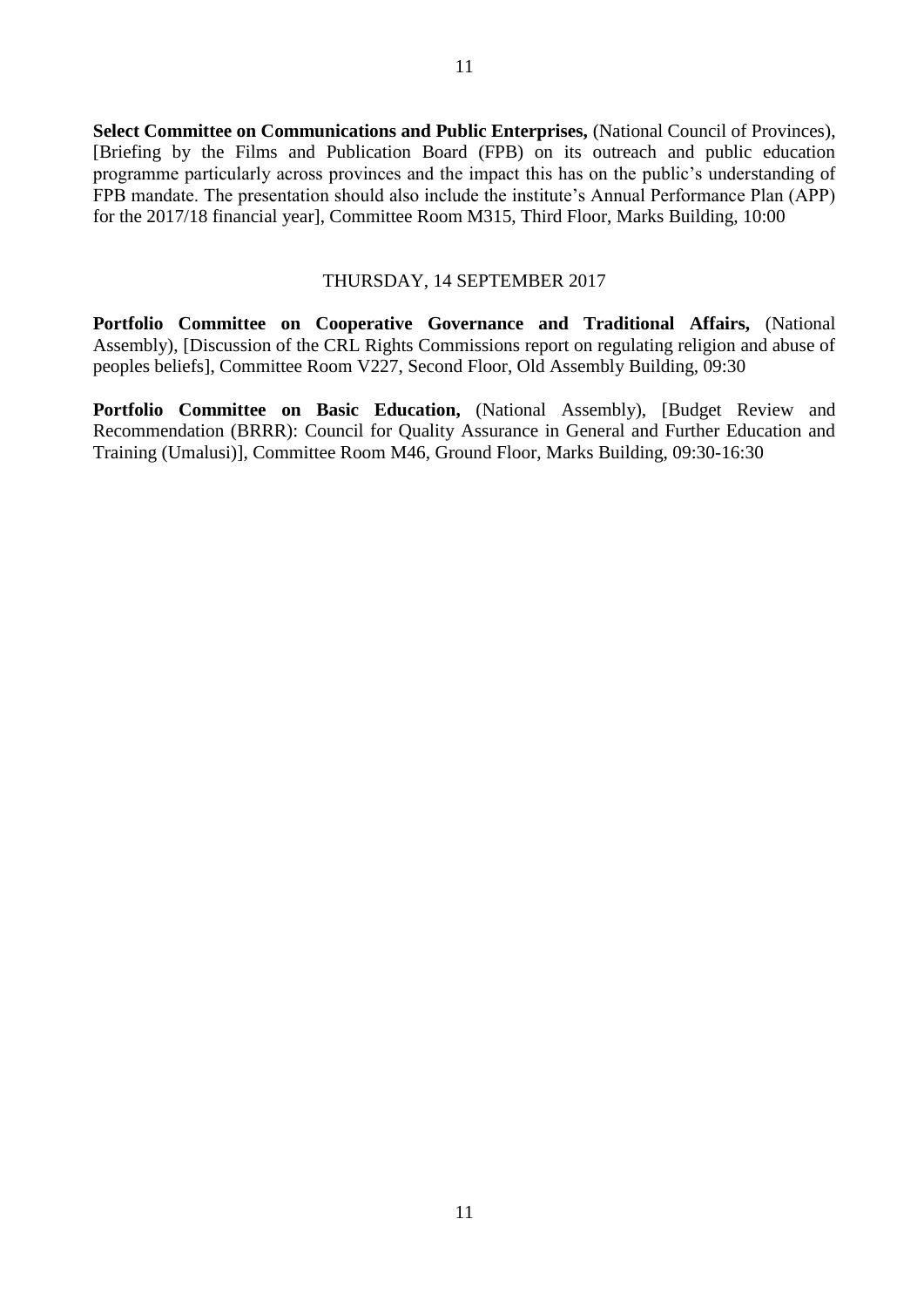### **Meeting Cancellations**

| <b>Committee</b>      | <b>Date</b> | <b>Agenda</b>                     | <b>Reason</b>            |
|-----------------------|-------------|-----------------------------------|--------------------------|
| Portfolio Committee   | 15 August   | Briefing by the Minister of       | Meeting postponed until  |
| on Energy             | 2017        | Energy on the media reports       | further notice.          |
|                       |             | relating to the suspension of the |                          |
|                       |             | Central Energy Fund (CEF)         |                          |
|                       |             | Board and Executives; Update      |                          |
|                       |             | by the Minister of Energy on the  |                          |
|                       |             | status of the PetroSA Board.      |                          |
| Portfolio Committee   | 16 August   | Briefing by the Department of     | Meeting postponed to the |
| on Public Service and | 2017        | Planning, Monitoring<br>and       | 23 August 2017.          |
| Administration/       |             | Evaluation and the National       |                          |
| Performance,          |             | Youth Development Agency on       |                          |
| Monitoring and        |             | the fourth quarter's performance  |                          |
| Evaluation            |             | of 2016/17 financial year and the |                          |
|                       |             | first quarter performance of      |                          |
|                       |             | 2017/18 financial year; Briefing  |                          |
|                       |             | by the Statistics South Africa on |                          |
|                       |             | the fourth quarter's performance  |                          |
|                       |             | of 2016/17 financial year and     |                          |
|                       |             | first quarter performance of      |                          |
|                       |             | 2017/18<br>financial<br>year;     |                          |
|                       |             | Consideration and adoption of     |                          |
|                       |             | Committee<br>the<br>previous      |                          |
|                       |             | minutes.                          |                          |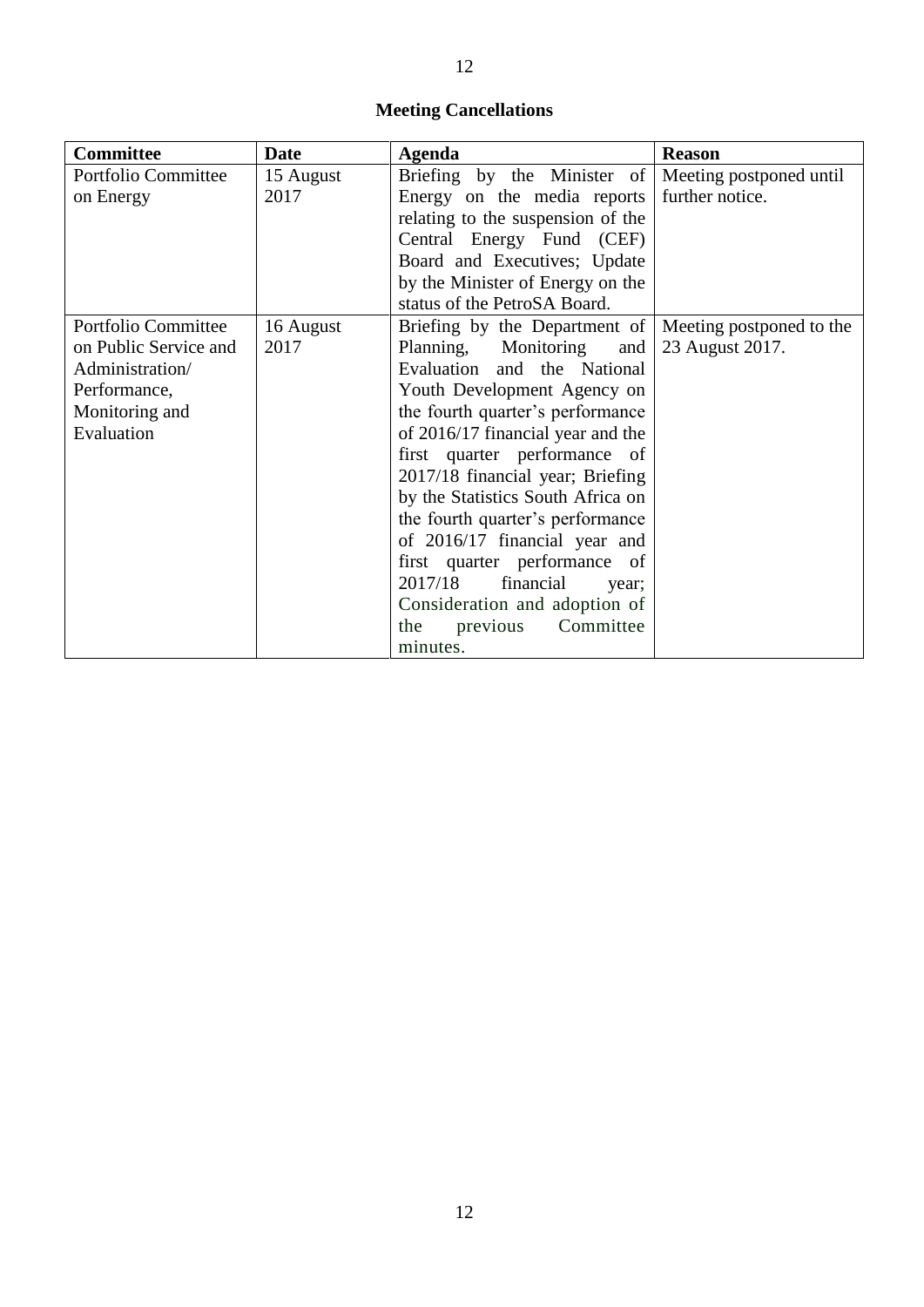## **Approved Workshops**

| <b>Committee</b>                                                            | <b>Date</b>                      | <b>Destination</b>                                                                   | <b>Purpose</b>                                                                                                                                                                                                                                                                                                                        |
|-----------------------------------------------------------------------------|----------------------------------|--------------------------------------------------------------------------------------|---------------------------------------------------------------------------------------------------------------------------------------------------------------------------------------------------------------------------------------------------------------------------------------------------------------------------------------|
| Portfolio Committee<br>on<br><b>Basic Education</b>                         | Thursday, 31<br>August 2017      | Committee<br>Room<br>V454,<br>Fourth<br>Floor,<br>Old<br>Assembly<br><b>Building</b> | Basic Education Sector Workshop.                                                                                                                                                                                                                                                                                                      |
|                                                                             | Friday, 1<br>September<br>2017   | Old<br>Assembly<br>Chamber,<br>Ground Floor,<br>Old Assembly<br><b>Building</b>      |                                                                                                                                                                                                                                                                                                                                       |
|                                                                             | Saturday, 2<br>September<br>2017 | Old Assembly<br>Chamber,<br>Ground Floor,<br>Old Assembly<br><b>Building</b>         |                                                                                                                                                                                                                                                                                                                                       |
| Portfolio Committee on<br>Cooperative Governance<br>and Traditional Affairs | 12 September<br>2017             | Good<br>Hope<br>Chamber,<br>Ground<br>Floor,<br>Good<br>Hope<br><b>Building</b>      | Workshop with sector committees on<br>the: Effects of climate<br>change<br>on<br>municipalities;<br>the<br>Update<br>on<br>implementation of the Integrated Urban<br>Development<br>Framework<br>(IUDF);<br>Meeting<br>with<br>specific<br>sector<br>Committees on the South African Cities<br>Network (SACN) State of Cities report. |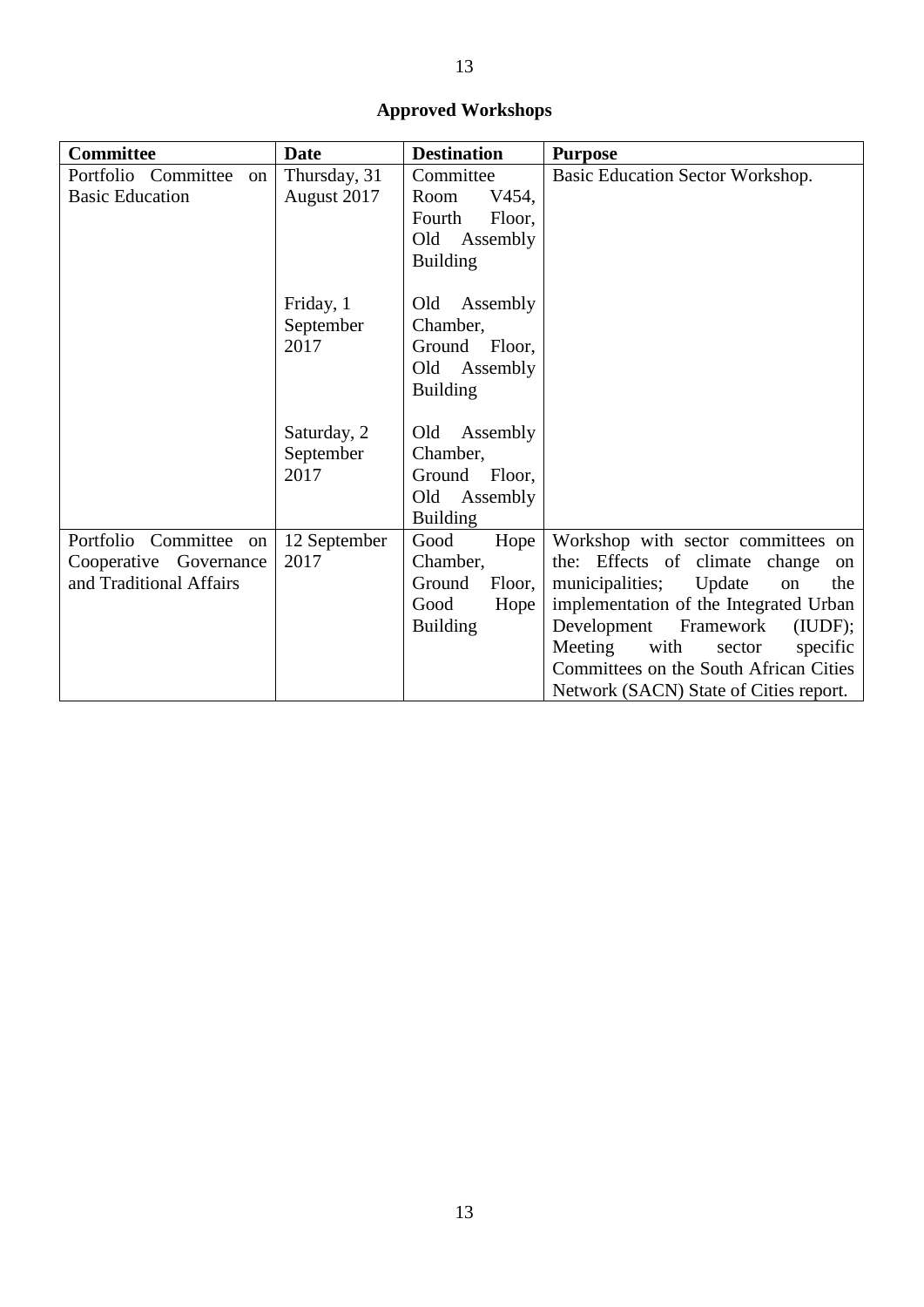## **Approved Local Trips**

| <b>Committee</b>             | <b>Date</b>      | <b>Destination</b>   | <b>Purpose</b>                            |
|------------------------------|------------------|----------------------|-------------------------------------------|
| Committee<br>Portfolio<br>on | $31$ July $-17$  | Western Cape,        | Public Hearings on the Marine             |
| <b>Environmental Affairs</b> | August 2017      | Eastern Cape,        | Spatial Planning Bill [B9-2017].          |
|                              |                  | KwaZulu-             |                                           |
|                              |                  | Natal,<br>and        |                                           |
|                              |                  | Northern Cape        |                                           |
|                              |                  | Provinces            |                                           |
| Portfolio<br>Committee<br>on | $14 - 18$ August | North<br>West        | Oversight Visit.                          |
| <b>Human Settlements</b>     | 2017             | Province             |                                           |
| Committee<br>Select<br>on    | $14 - 18$ August | Gauteng              | Oversight Visit to SABC, Eskom,           |
| Communications and Public    | 2017             | Province             | Transnet and Broadband Infraco.           |
| Enterprises                  |                  |                      |                                           |
| Portfolio<br>Committee<br>On | $14 - 18$ August | Free<br><b>State</b> | Oversight Visit to Free<br><b>State</b>   |
| Small<br><b>Business</b>     | 2017             | Province             | Province on enterprises supported         |
| Development                  |                  |                      | Department of<br>Small<br>by the          |
|                              |                  |                      | Development<br><b>Business</b><br>through |
|                              |                  |                      | Sefa and Seda (Five District              |
|                              |                  |                      | Municipalities:<br>Xhariep,               |
|                              |                  |                      | Mangaung, Thabo Mofutsanyana,             |
|                              |                  |                      | Lejweleputsa and Fezile Dabi.             |

# **Approved International Trips**

| <b>Committee</b>                  | <b>Date</b>                        | <b>Destination</b> | <b>Purpose</b>                |
|-----------------------------------|------------------------------------|--------------------|-------------------------------|
| Select<br>Committee               | on $\left  12 - 19 \right $ August | Malaysia           | Joint Study Tour to Malaysia. |
| Appropriations and Portfolio 2017 |                                    |                    |                               |
| Committee on Economic             |                                    |                    |                               |
| Development                       |                                    |                    |                               |

# **Cancelled/Postponed Local/ International Trips**

| -<br>$\sim$ $\sim$ $\sim$ $\sim$ $\sim$<br>ttee<br>- - - | $\blacksquare$<br><b>Date</b> | $-$ 3 $ -$<br>on<br>___ | ллелн<br>Reason |
|----------------------------------------------------------|-------------------------------|-------------------------|-----------------|
|                                                          |                               |                         |                 |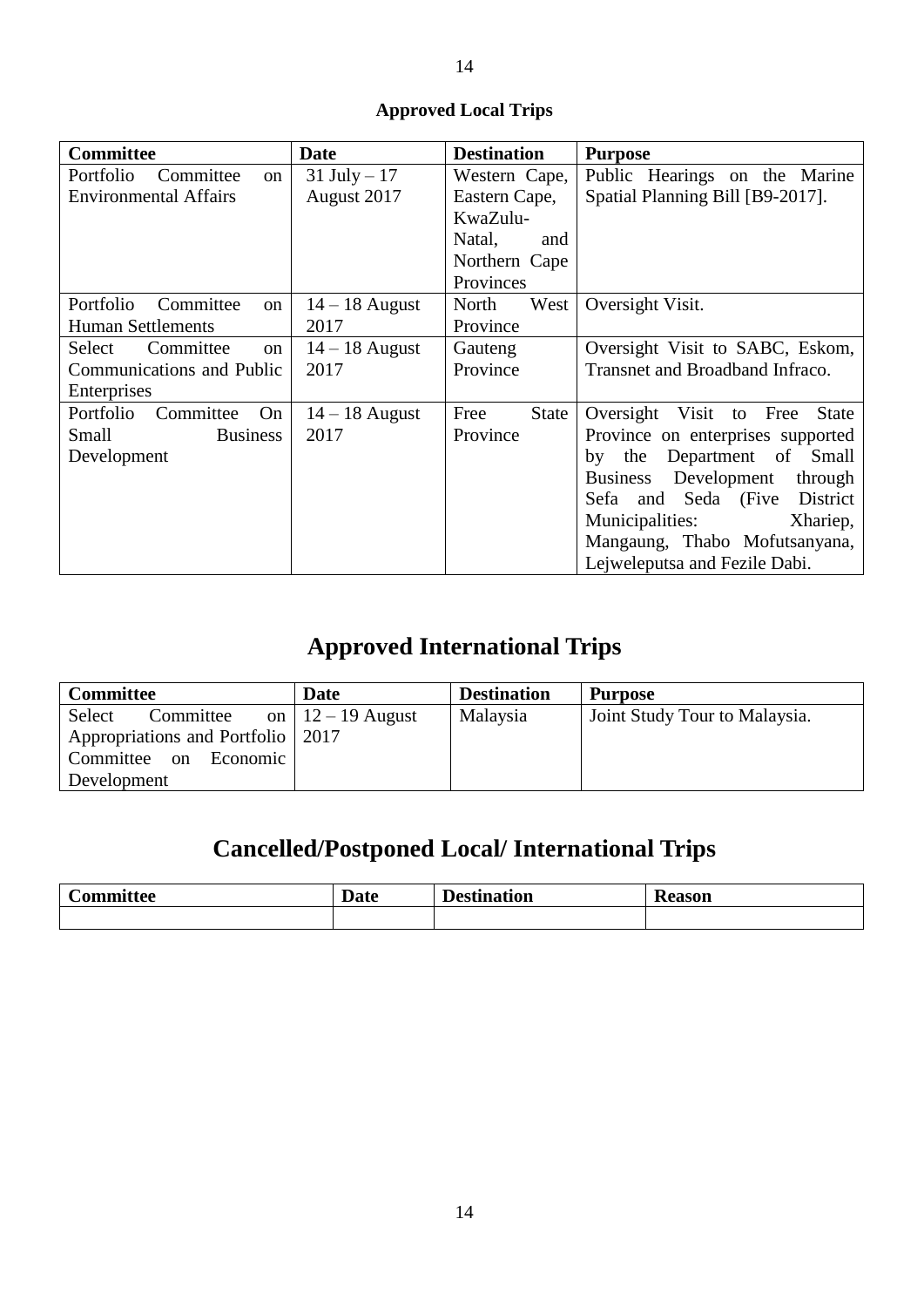| <b>Name of Committee</b>                                                           | <b>Committee Secretary</b><br>(CS)            | <b>Contact Number</b>                        |
|------------------------------------------------------------------------------------|-----------------------------------------------|----------------------------------------------|
| Joint Committee on Ethics and Members' Interests                                   | Registrar.                                    | 021 403 2477                                 |
| Ad Hoc Committee on the Funding of Political<br>Parties                            | Cindy Balie                                   | 021 403 3667<br>083 547 4115                 |
| <b>Constitutional Review Committee</b>                                             | CS: Pat Jayiya                                | 021 403 3661<br>081 441 0345                 |
| Multi-Party Women's Caucus                                                         | CS: Bryan Mantyi                              | 021 403 3796<br>083 709 8428                 |
| Joint Standing Committee on Defence                                                | CS: Bulelwa Madikane                          | 021 403 2223<br>083 709 8487                 |
| Joint Standing Committee<br>Financial<br>on the<br><b>Management of Parliament</b> | <b>CS: Darrin Arends</b>                      | 021 403 8105<br>071 363 2273                 |
|                                                                                    | CS: Cindy Balie                               | 021 403 3667<br>083 547 4115                 |
| Joint Standing Committee on Intelligence                                           | <b>Committee Coordinator:</b><br>Ntombe Mbuqe | 021 403 2793<br>083 709 8432                 |
| PC on Agriculture, Forestry and Fisheries                                          | CS: Albertina Kakaza                          | 021 403 3765<br>083 709 8391                 |
| PC on Arts and Culture                                                             | CS: Ajabulile Mtiya                           | 021 403 8106<br>083 709 8389                 |
| PC on Basic Education                                                              | CS: Llewellyn Brown                           | 021 403 3764<br>083 709 8450                 |
| PC on Higher Education and Training                                                | CS: Anele Kabingesi                           | 021 403 3760<br>083 412 1585                 |
| PC on Communications                                                               | CS: Thembinkosi Ngoma                         | 021 403 3733<br>083 709 8407                 |
| PC on Co-operative Governance and Traditional<br><b>Affairs</b>                    | <b>CS: Shereen Cassiem</b>                    | 021 403 3769<br>083 709 8533                 |
| PC on Justice and Correctional Services                                            | CS: Vhonani Ramaano                           | 021 403 3820<br>083 709 8427                 |
| PC on Defence and Military Veterans                                                | <b>CS: Mandy Balie</b>                        | 021 403 3673<br>083 709 8431<br>079 900 4796 |
| PC on Economic Development                                                         | CS: Peter-Paul Mbele                          | 021 403 8072<br>083 412 1577                 |
| PC on Environmental Affairs                                                        | CS: Tyhileka Madubela                         | 021 403 3713<br>083 709 8401                 |
| PC on Energy                                                                       | <b>CS: Arico Kotze</b>                        | 021 403 3662<br>083 709 8470                 |
| <b>Standing Committee on Finance</b>                                               | CS: Allan Wicomb                              | 021 403 3759<br>083 412 1475                 |
|                                                                                    | CS: Teboho Sepanya                            | 021 403 3738                                 |
| PC on Health                                                                       | CS: Vuyokazi Majalamba                        | 021 403 3770<br>083 709 8522                 |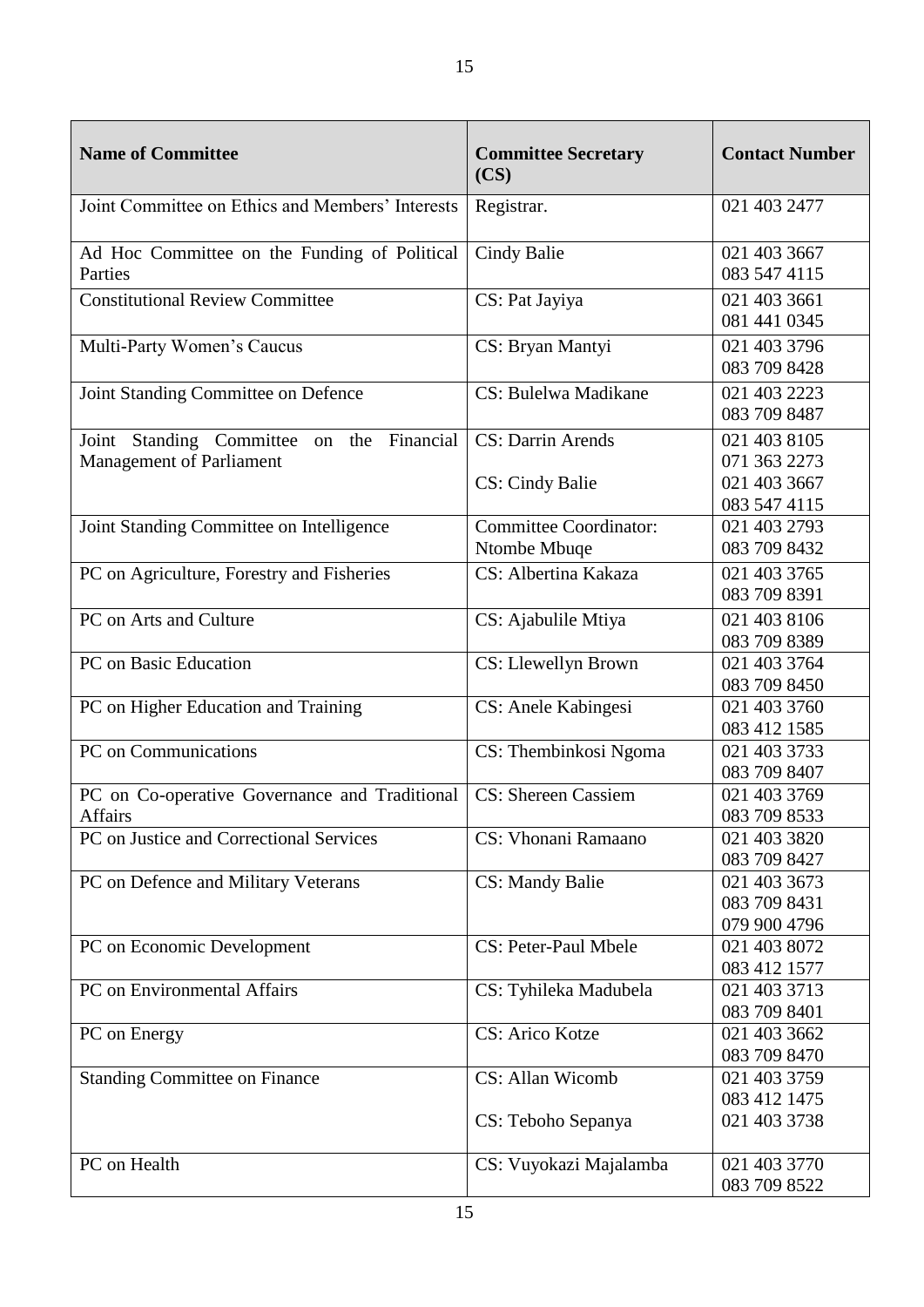| 083 709 8523<br><b>PC</b> on Human Settlements<br>021 403 3725<br>CS: Kholiswa Pasiya-<br>Mndende<br>083 709 8495<br>PC on International Relations and Co-operation<br>CS: Lubabalo Sigwela<br>021 403 3808<br>083 709 8508<br>CS: Zolani Sakasa<br>PC on Labour<br>021 403 3735<br>083 709 8488<br><b>PC</b> on Mineral Resources<br>021 403 3768<br>CS: Ayanda Boss<br>083 709 8515<br>PC on Police<br>CS: Babalwa Mbengo<br>021 403 3741<br>083 709 8489<br>PC on Public Enterprises<br>CS: Disang Mocumi<br>021 403 8115<br>083 709 8512<br>Administration/<br><b>CS: Masixole Zibeko</b><br>Public<br>Service<br>PC<br>021 403 8445<br>and<br>on<br>083 709 8531<br>(Stand-in Committee)<br>Planning,<br>Performance,<br>Monitoring<br>and<br>Evaluation<br>Secretary)<br>PC on Public Works<br>CS: Nola Jobodwana<br>021 403 3780<br>(Stand-in Committee<br>083 709 8397<br>Secretary)<br>PC on Rural Development and Land Reform<br>CS: Phumla Nyamza<br>021 403 3852<br>083 709 8492<br>PC on Science and Technology<br><b>CS</b> : Shanaaz Isaacs<br>021 403 3763<br>083 709 8536<br>PC on Small Business Development<br>CS: King Kunene<br>021 403 3772<br>082 335 2839<br>071 363 2252<br>CS: Lindiwe Ntsabo<br>PC on Social Development<br>021 403 8230<br>083 709 8524<br>CS: Suné Pauw<br>PC on Sport and Recreation<br>021 403 3761<br>083 707 2185<br>PC on Telecommunications and Postal Services<br>CS: Hajiera Salie<br>021 403 8264<br>061 472 9191<br>CS: Jerry Boltina<br>021 403 8270<br>PC on Tourism<br>083 338 3950<br><b>CS: Andre Hermans</b><br>PC on Trade and Industry<br>021 403 3776<br>083 709 8482<br>CS: Tenda Madima<br>021 403 3822<br>073 118 2037<br><b>CS: Valerie Carelse</b><br>021 403 3272<br>PC on Transport<br>083 709 8445<br>PC on Water and Sanitation<br>CS: Mahdiyah Solomons<br>021 403 3844<br>083 709 8527<br>CS: Neliswa Nobatana<br>PC on Women in the Presidency<br>021 403 3840<br>083 709 8472<br><b>Standing Committee on Auditor-General</b><br><b>CS: Cindy Balie</b><br>021 403 3667<br>083 547 4115 |                    |                           |              |
|----------------------------------------------------------------------------------------------------------------------------------------------------------------------------------------------------------------------------------------------------------------------------------------------------------------------------------------------------------------------------------------------------------------------------------------------------------------------------------------------------------------------------------------------------------------------------------------------------------------------------------------------------------------------------------------------------------------------------------------------------------------------------------------------------------------------------------------------------------------------------------------------------------------------------------------------------------------------------------------------------------------------------------------------------------------------------------------------------------------------------------------------------------------------------------------------------------------------------------------------------------------------------------------------------------------------------------------------------------------------------------------------------------------------------------------------------------------------------------------------------------------------------------------------------------------------------------------------------------------------------------------------------------------------------------------------------------------------------------------------------------------------------------------------------------------------------------------------------------------------------------------------------------------------------------------------------------------------------------------------------------------------------------------------------------------------|--------------------|---------------------------|--------------|
|                                                                                                                                                                                                                                                                                                                                                                                                                                                                                                                                                                                                                                                                                                                                                                                                                                                                                                                                                                                                                                                                                                                                                                                                                                                                                                                                                                                                                                                                                                                                                                                                                                                                                                                                                                                                                                                                                                                                                                                                                                                                      | PC on Home Affairs | <b>CS: Eddie Mathonsi</b> | 021 403 3826 |
|                                                                                                                                                                                                                                                                                                                                                                                                                                                                                                                                                                                                                                                                                                                                                                                                                                                                                                                                                                                                                                                                                                                                                                                                                                                                                                                                                                                                                                                                                                                                                                                                                                                                                                                                                                                                                                                                                                                                                                                                                                                                      |                    |                           |              |
|                                                                                                                                                                                                                                                                                                                                                                                                                                                                                                                                                                                                                                                                                                                                                                                                                                                                                                                                                                                                                                                                                                                                                                                                                                                                                                                                                                                                                                                                                                                                                                                                                                                                                                                                                                                                                                                                                                                                                                                                                                                                      |                    |                           |              |
|                                                                                                                                                                                                                                                                                                                                                                                                                                                                                                                                                                                                                                                                                                                                                                                                                                                                                                                                                                                                                                                                                                                                                                                                                                                                                                                                                                                                                                                                                                                                                                                                                                                                                                                                                                                                                                                                                                                                                                                                                                                                      |                    |                           |              |
|                                                                                                                                                                                                                                                                                                                                                                                                                                                                                                                                                                                                                                                                                                                                                                                                                                                                                                                                                                                                                                                                                                                                                                                                                                                                                                                                                                                                                                                                                                                                                                                                                                                                                                                                                                                                                                                                                                                                                                                                                                                                      |                    |                           |              |
|                                                                                                                                                                                                                                                                                                                                                                                                                                                                                                                                                                                                                                                                                                                                                                                                                                                                                                                                                                                                                                                                                                                                                                                                                                                                                                                                                                                                                                                                                                                                                                                                                                                                                                                                                                                                                                                                                                                                                                                                                                                                      |                    |                           |              |
|                                                                                                                                                                                                                                                                                                                                                                                                                                                                                                                                                                                                                                                                                                                                                                                                                                                                                                                                                                                                                                                                                                                                                                                                                                                                                                                                                                                                                                                                                                                                                                                                                                                                                                                                                                                                                                                                                                                                                                                                                                                                      |                    |                           |              |
|                                                                                                                                                                                                                                                                                                                                                                                                                                                                                                                                                                                                                                                                                                                                                                                                                                                                                                                                                                                                                                                                                                                                                                                                                                                                                                                                                                                                                                                                                                                                                                                                                                                                                                                                                                                                                                                                                                                                                                                                                                                                      |                    |                           |              |
|                                                                                                                                                                                                                                                                                                                                                                                                                                                                                                                                                                                                                                                                                                                                                                                                                                                                                                                                                                                                                                                                                                                                                                                                                                                                                                                                                                                                                                                                                                                                                                                                                                                                                                                                                                                                                                                                                                                                                                                                                                                                      |                    |                           |              |
|                                                                                                                                                                                                                                                                                                                                                                                                                                                                                                                                                                                                                                                                                                                                                                                                                                                                                                                                                                                                                                                                                                                                                                                                                                                                                                                                                                                                                                                                                                                                                                                                                                                                                                                                                                                                                                                                                                                                                                                                                                                                      |                    |                           |              |
|                                                                                                                                                                                                                                                                                                                                                                                                                                                                                                                                                                                                                                                                                                                                                                                                                                                                                                                                                                                                                                                                                                                                                                                                                                                                                                                                                                                                                                                                                                                                                                                                                                                                                                                                                                                                                                                                                                                                                                                                                                                                      |                    |                           |              |
|                                                                                                                                                                                                                                                                                                                                                                                                                                                                                                                                                                                                                                                                                                                                                                                                                                                                                                                                                                                                                                                                                                                                                                                                                                                                                                                                                                                                                                                                                                                                                                                                                                                                                                                                                                                                                                                                                                                                                                                                                                                                      |                    |                           |              |
|                                                                                                                                                                                                                                                                                                                                                                                                                                                                                                                                                                                                                                                                                                                                                                                                                                                                                                                                                                                                                                                                                                                                                                                                                                                                                                                                                                                                                                                                                                                                                                                                                                                                                                                                                                                                                                                                                                                                                                                                                                                                      |                    |                           |              |
|                                                                                                                                                                                                                                                                                                                                                                                                                                                                                                                                                                                                                                                                                                                                                                                                                                                                                                                                                                                                                                                                                                                                                                                                                                                                                                                                                                                                                                                                                                                                                                                                                                                                                                                                                                                                                                                                                                                                                                                                                                                                      |                    |                           |              |
|                                                                                                                                                                                                                                                                                                                                                                                                                                                                                                                                                                                                                                                                                                                                                                                                                                                                                                                                                                                                                                                                                                                                                                                                                                                                                                                                                                                                                                                                                                                                                                                                                                                                                                                                                                                                                                                                                                                                                                                                                                                                      |                    |                           |              |
|                                                                                                                                                                                                                                                                                                                                                                                                                                                                                                                                                                                                                                                                                                                                                                                                                                                                                                                                                                                                                                                                                                                                                                                                                                                                                                                                                                                                                                                                                                                                                                                                                                                                                                                                                                                                                                                                                                                                                                                                                                                                      |                    |                           |              |
|                                                                                                                                                                                                                                                                                                                                                                                                                                                                                                                                                                                                                                                                                                                                                                                                                                                                                                                                                                                                                                                                                                                                                                                                                                                                                                                                                                                                                                                                                                                                                                                                                                                                                                                                                                                                                                                                                                                                                                                                                                                                      |                    |                           |              |
|                                                                                                                                                                                                                                                                                                                                                                                                                                                                                                                                                                                                                                                                                                                                                                                                                                                                                                                                                                                                                                                                                                                                                                                                                                                                                                                                                                                                                                                                                                                                                                                                                                                                                                                                                                                                                                                                                                                                                                                                                                                                      |                    |                           |              |
|                                                                                                                                                                                                                                                                                                                                                                                                                                                                                                                                                                                                                                                                                                                                                                                                                                                                                                                                                                                                                                                                                                                                                                                                                                                                                                                                                                                                                                                                                                                                                                                                                                                                                                                                                                                                                                                                                                                                                                                                                                                                      |                    |                           |              |
|                                                                                                                                                                                                                                                                                                                                                                                                                                                                                                                                                                                                                                                                                                                                                                                                                                                                                                                                                                                                                                                                                                                                                                                                                                                                                                                                                                                                                                                                                                                                                                                                                                                                                                                                                                                                                                                                                                                                                                                                                                                                      |                    |                           |              |
|                                                                                                                                                                                                                                                                                                                                                                                                                                                                                                                                                                                                                                                                                                                                                                                                                                                                                                                                                                                                                                                                                                                                                                                                                                                                                                                                                                                                                                                                                                                                                                                                                                                                                                                                                                                                                                                                                                                                                                                                                                                                      |                    |                           |              |
|                                                                                                                                                                                                                                                                                                                                                                                                                                                                                                                                                                                                                                                                                                                                                                                                                                                                                                                                                                                                                                                                                                                                                                                                                                                                                                                                                                                                                                                                                                                                                                                                                                                                                                                                                                                                                                                                                                                                                                                                                                                                      |                    |                           |              |
|                                                                                                                                                                                                                                                                                                                                                                                                                                                                                                                                                                                                                                                                                                                                                                                                                                                                                                                                                                                                                                                                                                                                                                                                                                                                                                                                                                                                                                                                                                                                                                                                                                                                                                                                                                                                                                                                                                                                                                                                                                                                      |                    |                           |              |
|                                                                                                                                                                                                                                                                                                                                                                                                                                                                                                                                                                                                                                                                                                                                                                                                                                                                                                                                                                                                                                                                                                                                                                                                                                                                                                                                                                                                                                                                                                                                                                                                                                                                                                                                                                                                                                                                                                                                                                                                                                                                      |                    |                           |              |
|                                                                                                                                                                                                                                                                                                                                                                                                                                                                                                                                                                                                                                                                                                                                                                                                                                                                                                                                                                                                                                                                                                                                                                                                                                                                                                                                                                                                                                                                                                                                                                                                                                                                                                                                                                                                                                                                                                                                                                                                                                                                      |                    |                           |              |
|                                                                                                                                                                                                                                                                                                                                                                                                                                                                                                                                                                                                                                                                                                                                                                                                                                                                                                                                                                                                                                                                                                                                                                                                                                                                                                                                                                                                                                                                                                                                                                                                                                                                                                                                                                                                                                                                                                                                                                                                                                                                      |                    |                           |              |
|                                                                                                                                                                                                                                                                                                                                                                                                                                                                                                                                                                                                                                                                                                                                                                                                                                                                                                                                                                                                                                                                                                                                                                                                                                                                                                                                                                                                                                                                                                                                                                                                                                                                                                                                                                                                                                                                                                                                                                                                                                                                      |                    |                           |              |
|                                                                                                                                                                                                                                                                                                                                                                                                                                                                                                                                                                                                                                                                                                                                                                                                                                                                                                                                                                                                                                                                                                                                                                                                                                                                                                                                                                                                                                                                                                                                                                                                                                                                                                                                                                                                                                                                                                                                                                                                                                                                      |                    |                           |              |
|                                                                                                                                                                                                                                                                                                                                                                                                                                                                                                                                                                                                                                                                                                                                                                                                                                                                                                                                                                                                                                                                                                                                                                                                                                                                                                                                                                                                                                                                                                                                                                                                                                                                                                                                                                                                                                                                                                                                                                                                                                                                      |                    |                           |              |
|                                                                                                                                                                                                                                                                                                                                                                                                                                                                                                                                                                                                                                                                                                                                                                                                                                                                                                                                                                                                                                                                                                                                                                                                                                                                                                                                                                                                                                                                                                                                                                                                                                                                                                                                                                                                                                                                                                                                                                                                                                                                      |                    |                           |              |
|                                                                                                                                                                                                                                                                                                                                                                                                                                                                                                                                                                                                                                                                                                                                                                                                                                                                                                                                                                                                                                                                                                                                                                                                                                                                                                                                                                                                                                                                                                                                                                                                                                                                                                                                                                                                                                                                                                                                                                                                                                                                      |                    |                           |              |
|                                                                                                                                                                                                                                                                                                                                                                                                                                                                                                                                                                                                                                                                                                                                                                                                                                                                                                                                                                                                                                                                                                                                                                                                                                                                                                                                                                                                                                                                                                                                                                                                                                                                                                                                                                                                                                                                                                                                                                                                                                                                      |                    |                           |              |
|                                                                                                                                                                                                                                                                                                                                                                                                                                                                                                                                                                                                                                                                                                                                                                                                                                                                                                                                                                                                                                                                                                                                                                                                                                                                                                                                                                                                                                                                                                                                                                                                                                                                                                                                                                                                                                                                                                                                                                                                                                                                      |                    |                           |              |
|                                                                                                                                                                                                                                                                                                                                                                                                                                                                                                                                                                                                                                                                                                                                                                                                                                                                                                                                                                                                                                                                                                                                                                                                                                                                                                                                                                                                                                                                                                                                                                                                                                                                                                                                                                                                                                                                                                                                                                                                                                                                      |                    |                           |              |
|                                                                                                                                                                                                                                                                                                                                                                                                                                                                                                                                                                                                                                                                                                                                                                                                                                                                                                                                                                                                                                                                                                                                                                                                                                                                                                                                                                                                                                                                                                                                                                                                                                                                                                                                                                                                                                                                                                                                                                                                                                                                      |                    |                           |              |
|                                                                                                                                                                                                                                                                                                                                                                                                                                                                                                                                                                                                                                                                                                                                                                                                                                                                                                                                                                                                                                                                                                                                                                                                                                                                                                                                                                                                                                                                                                                                                                                                                                                                                                                                                                                                                                                                                                                                                                                                                                                                      |                    |                           |              |
|                                                                                                                                                                                                                                                                                                                                                                                                                                                                                                                                                                                                                                                                                                                                                                                                                                                                                                                                                                                                                                                                                                                                                                                                                                                                                                                                                                                                                                                                                                                                                                                                                                                                                                                                                                                                                                                                                                                                                                                                                                                                      |                    |                           |              |
|                                                                                                                                                                                                                                                                                                                                                                                                                                                                                                                                                                                                                                                                                                                                                                                                                                                                                                                                                                                                                                                                                                                                                                                                                                                                                                                                                                                                                                                                                                                                                                                                                                                                                                                                                                                                                                                                                                                                                                                                                                                                      |                    |                           |              |
|                                                                                                                                                                                                                                                                                                                                                                                                                                                                                                                                                                                                                                                                                                                                                                                                                                                                                                                                                                                                                                                                                                                                                                                                                                                                                                                                                                                                                                                                                                                                                                                                                                                                                                                                                                                                                                                                                                                                                                                                                                                                      |                    |                           |              |
|                                                                                                                                                                                                                                                                                                                                                                                                                                                                                                                                                                                                                                                                                                                                                                                                                                                                                                                                                                                                                                                                                                                                                                                                                                                                                                                                                                                                                                                                                                                                                                                                                                                                                                                                                                                                                                                                                                                                                                                                                                                                      |                    |                           |              |
|                                                                                                                                                                                                                                                                                                                                                                                                                                                                                                                                                                                                                                                                                                                                                                                                                                                                                                                                                                                                                                                                                                                                                                                                                                                                                                                                                                                                                                                                                                                                                                                                                                                                                                                                                                                                                                                                                                                                                                                                                                                                      |                    |                           |              |
|                                                                                                                                                                                                                                                                                                                                                                                                                                                                                                                                                                                                                                                                                                                                                                                                                                                                                                                                                                                                                                                                                                                                                                                                                                                                                                                                                                                                                                                                                                                                                                                                                                                                                                                                                                                                                                                                                                                                                                                                                                                                      |                    |                           |              |
|                                                                                                                                                                                                                                                                                                                                                                                                                                                                                                                                                                                                                                                                                                                                                                                                                                                                                                                                                                                                                                                                                                                                                                                                                                                                                                                                                                                                                                                                                                                                                                                                                                                                                                                                                                                                                                                                                                                                                                                                                                                                      |                    |                           |              |
|                                                                                                                                                                                                                                                                                                                                                                                                                                                                                                                                                                                                                                                                                                                                                                                                                                                                                                                                                                                                                                                                                                                                                                                                                                                                                                                                                                                                                                                                                                                                                                                                                                                                                                                                                                                                                                                                                                                                                                                                                                                                      |                    |                           |              |
|                                                                                                                                                                                                                                                                                                                                                                                                                                                                                                                                                                                                                                                                                                                                                                                                                                                                                                                                                                                                                                                                                                                                                                                                                                                                                                                                                                                                                                                                                                                                                                                                                                                                                                                                                                                                                                                                                                                                                                                                                                                                      |                    |                           |              |
|                                                                                                                                                                                                                                                                                                                                                                                                                                                                                                                                                                                                                                                                                                                                                                                                                                                                                                                                                                                                                                                                                                                                                                                                                                                                                                                                                                                                                                                                                                                                                                                                                                                                                                                                                                                                                                                                                                                                                                                                                                                                      |                    |                           |              |
|                                                                                                                                                                                                                                                                                                                                                                                                                                                                                                                                                                                                                                                                                                                                                                                                                                                                                                                                                                                                                                                                                                                                                                                                                                                                                                                                                                                                                                                                                                                                                                                                                                                                                                                                                                                                                                                                                                                                                                                                                                                                      |                    |                           |              |